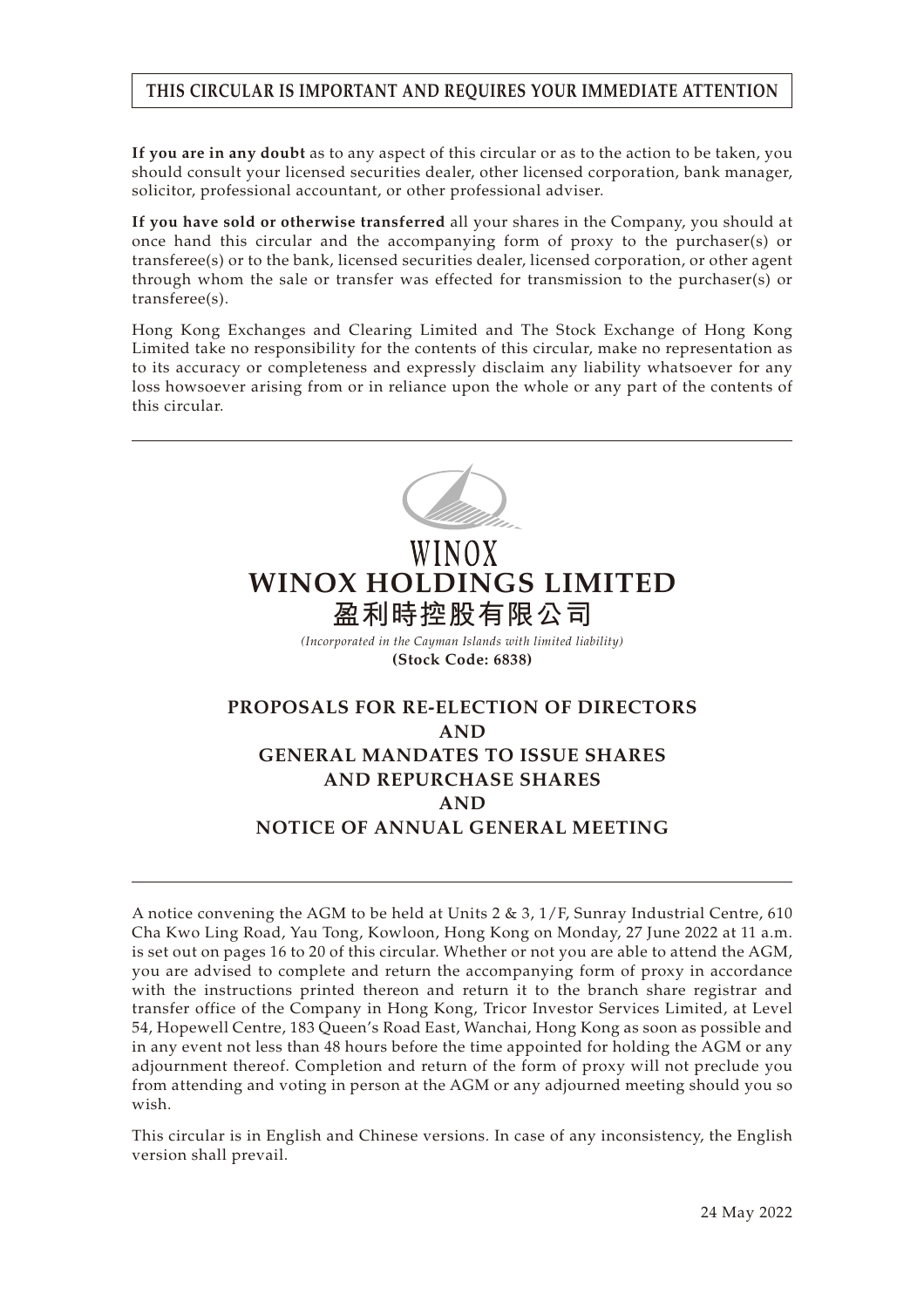## **CONTENTS**

## *Pages*

| Appendix I – Particulars of Directors proposed for re-election  8 |  |
|-------------------------------------------------------------------|--|
|                                                                   |  |
|                                                                   |  |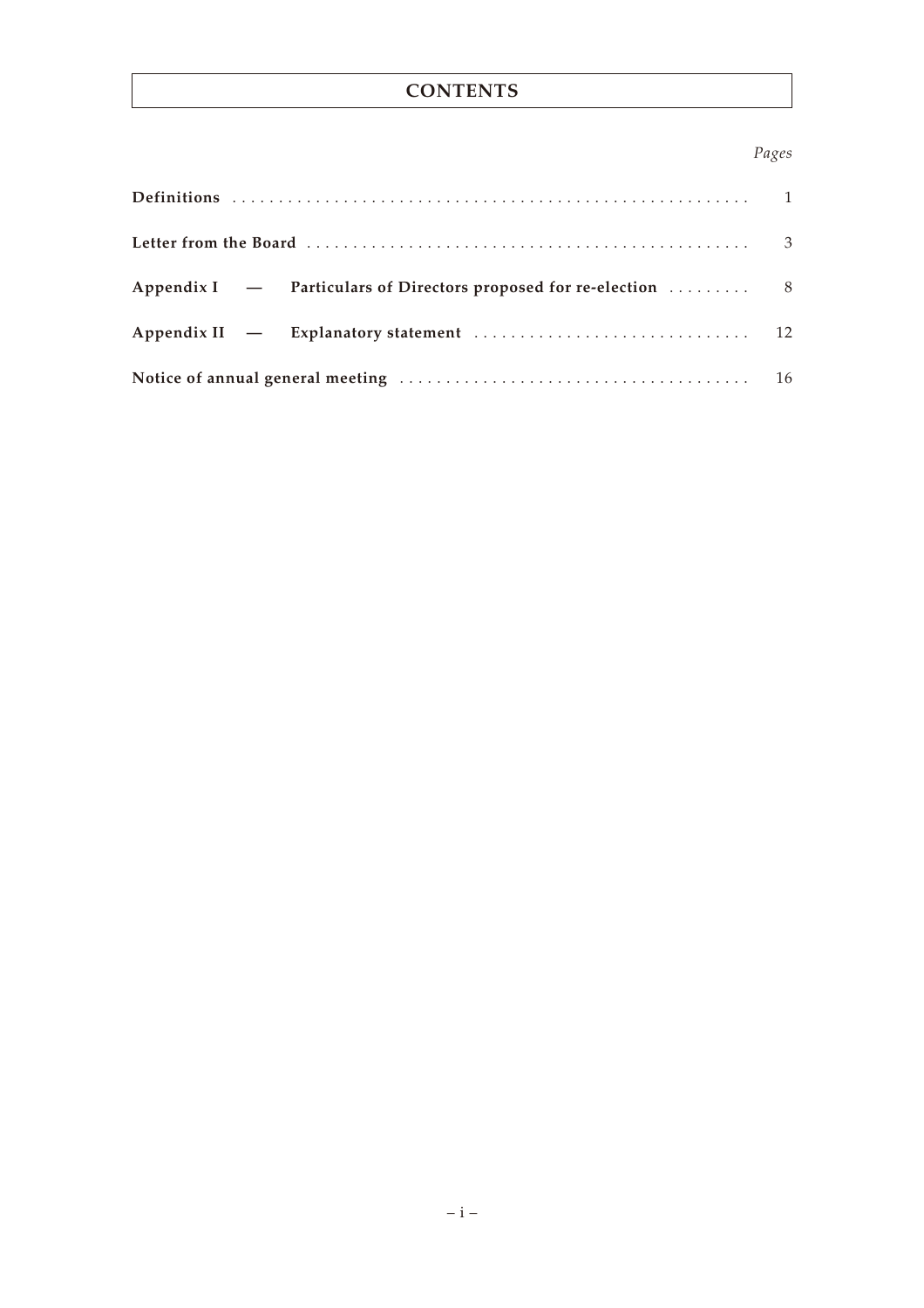*In this circular, the following expressions have the following meanings unless the context otherwise requires:*

| "AGM"                          | the annual general meeting of the Company to be held<br>at Units 2 & 3, 1/F, Sunray Industrial Centre, 610 Cha<br>Kwo Ling Road, Yau Tong, Kowloon, Hong Kong on<br>Monday, 27 June 2022 at 11 a.m., notice of which is set<br>on pages 16 to 20 of this circular, and any<br>adjournment thereof |
|--------------------------------|---------------------------------------------------------------------------------------------------------------------------------------------------------------------------------------------------------------------------------------------------------------------------------------------------|
| "Articles of Association"      | the articles of association of the Company                                                                                                                                                                                                                                                        |
| "Board"                        | the board of Directors of the Company                                                                                                                                                                                                                                                             |
| "Company"                      | Winox Holdings Limited, a company incorporated in<br>the Cayman Islands with limited liability, the Shares<br>of which are listed on the Main Board of the Stock<br>Exchange (Stock code: 6838)                                                                                                   |
| " $Directory$                  | the director(s) of the Company                                                                                                                                                                                                                                                                    |
| "Group"                        | the Company and its subsidiaries                                                                                                                                                                                                                                                                  |
| "HKD"                          | Hong Kong dollars, the lawful currency of Hong<br>Kong                                                                                                                                                                                                                                            |
| "Hong Kong"                    | the Hong Kong Special Administrative Region of the<br>People's Republic of China                                                                                                                                                                                                                  |
| "Issue Mandate"                | a general and unconditional mandate to be granted to<br>the Directors to exercise the power of the Company to<br>allot, issue and deal with an aggregate number of<br>Shares of up to a maximum of 10% of the number of<br>issued Shares as at the date of passing of the relevant<br>resolution  |
| "Latest Practicable Date"      | 13 May 2022, being the latest practicable date prior to<br>the printing of this circular for ascertaining certain<br>information contained herein                                                                                                                                                 |
| "Listing Rules"                | the Rules Governing the Listing of Securities on the<br>Stock Exchange                                                                                                                                                                                                                            |
| "Memorandum<br>of Association" | the memorandum of association of the Company                                                                                                                                                                                                                                                      |
| "Nomination Committee"         | the nomination committee of the Company                                                                                                                                                                                                                                                           |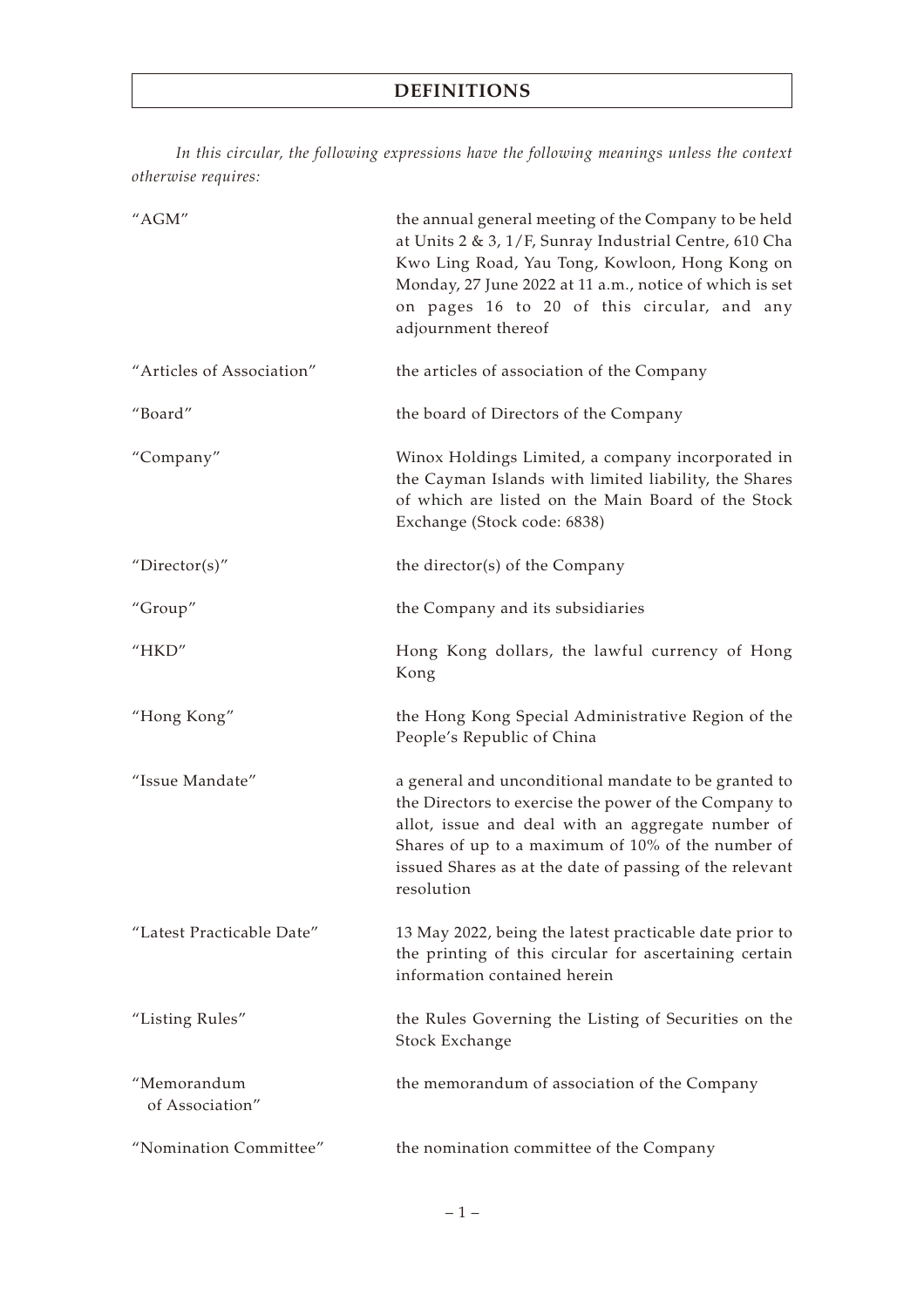## **DEFINITIONS**

| "Remuneration Committee" | the remuneration committee of the Company                                                                                                                                                                                                                                     |
|--------------------------|-------------------------------------------------------------------------------------------------------------------------------------------------------------------------------------------------------------------------------------------------------------------------------|
| "Repurchase Mandate"     | a general and unconditional mandate to be granted to<br>the Directors to exercise the power of the Company to<br>repurchase an aggregate number of Shares of up to a<br>maximum of 10% of the number of issued Shares as at<br>the date of passing of the relevant resolution |
| " $SFO"$                 | the Securities and Futures Ordinance (Chapter 571 of<br>the Laws of Hong Kong)                                                                                                                                                                                                |
| "Share $(s)$ "           | share(s) with nominal value of $HKD0.10$ each in the<br>share capital of the Company                                                                                                                                                                                          |
| "Shareholder(s)"         | registered holder(s) of the Shares                                                                                                                                                                                                                                            |
| "Stock Exchange"         | The Stock Exchange of Hong Kong Limited                                                                                                                                                                                                                                       |
| "Takeovers Code"         | the Codes on Takeovers and Mergers and Share<br>Buy-backs as approved by the Securities and Futures<br>Commission of Hong Kong                                                                                                                                                |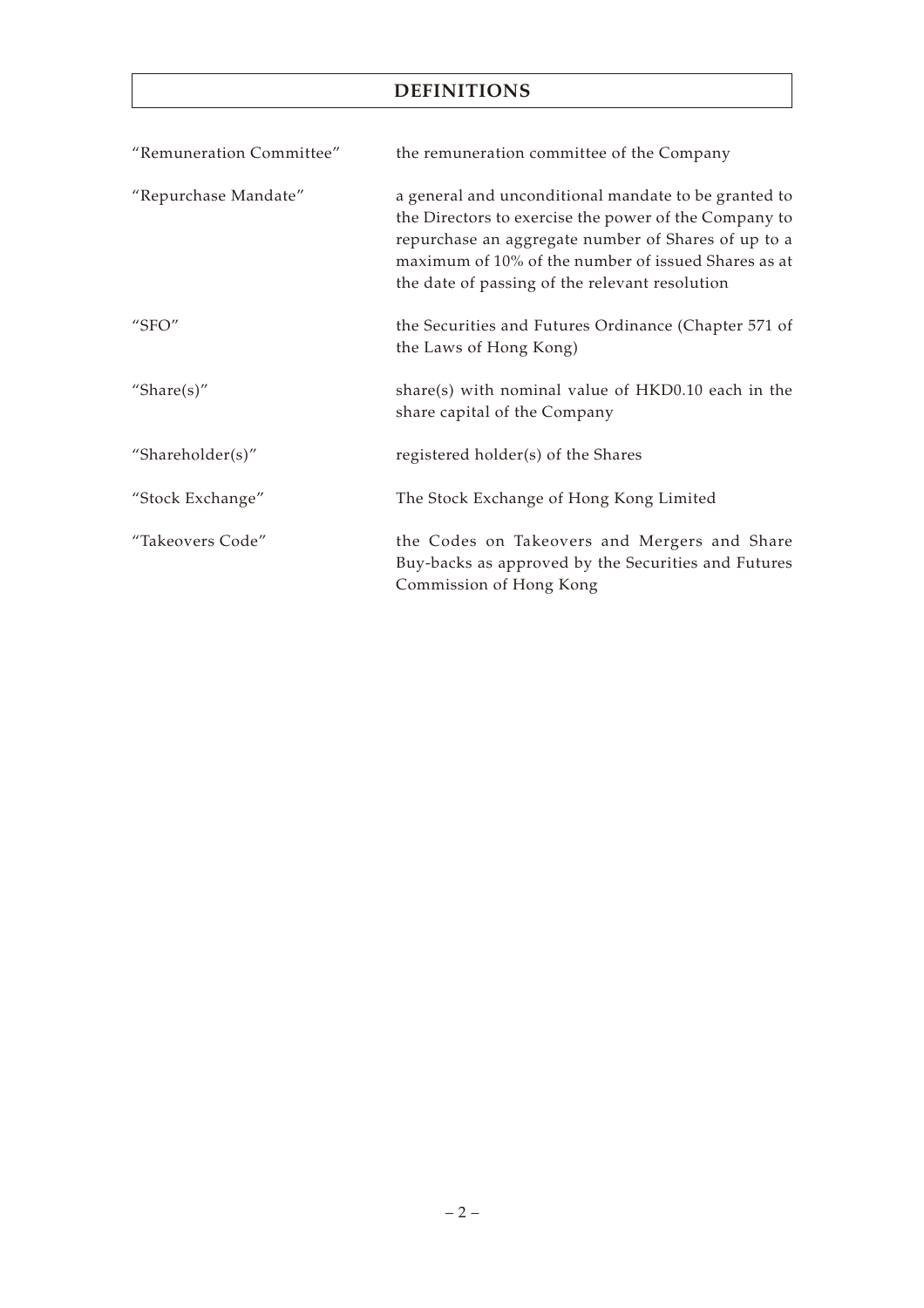

WINOX **WINOX HOLDINGS LIMITED 盈利時控股有限公司**

> *(Incorporated in the Cayman Islands with limited liability)* **(Stock Code: 6838)**

*Executive Directors:* Yiu Hon Ming *(Chairman)* Yiu Tat Sing *(Deputy Chairman)* Li Chin Keung *(Managing Director)* Law Wai Ping Chau Kam Wing Donald *(Finance Director)* Yiu Ho Ting

*Independent Non-Executive Directors:* Au Wai Ming Carson Wen Wong Lung Tak Patrick Wu Ming Lam

*Registered Office:* Cricket Square Hutchins Drive P.O. Box 2681 Grand Cayman KY1-1111 Cayman Islands

*Headquarter and principal place of business in Hong Kong:* Units 2 & 3, 1/F Sunray Industrial Centre 610 Cha Kwo Ling Road, Yau Tong Kowloon, Hong Kong

24 May 2022

Dear Shareholders,

## **PROPOSALS FOR RE-ELECTION OF DIRECTORS AND GENERAL MANDATES TO ISSUE SHARES AND REPURCHASE SHARES AND NOTICE OF ANNUAL GENERAL MEETING**

### **1. INTRODUCTION**

The purpose of this circular is to provide you with notice of the AGM, and information on matters to be dealt with at the AGM, inter alia:

- (a) re-election of retiring Directors; and
- (b) grant of Issue Mandate and Repurchase Mandate to Directors, and the extension of the Issue Mandate to Directors by the addition of the number of Shares repurchased pursuant to the Repurchase Mandate.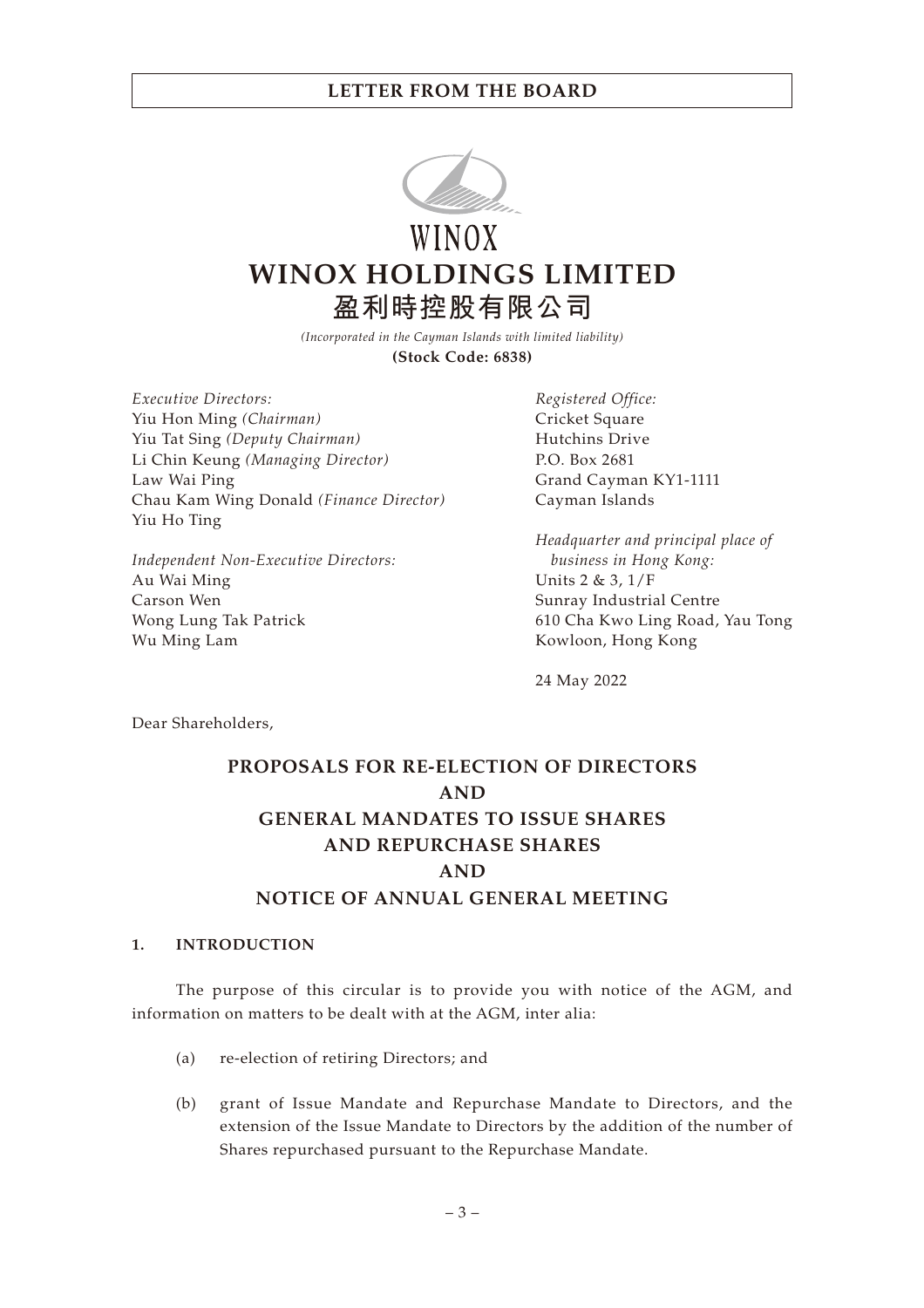#### **2. RE-ELECTION OF RETIRING DIRECTORS**

Pursuant to article 84 of the Articles of Association, at each annual general meeting of the Company, one-third of the Directors for the time being (or, if their number is not a multiple of three, the number nearest to but not less than one-third) shall retire from office by rotation provided that every Director shall be subject to retirement at an annual general meeting at least once every three years. A retiring Director shall be eligible for re-election. The Directors to retire by rotation shall include (so far as necessary to ascertain the number of directors to retire by rotation) any Director who wishes to retire and not to offer himself/herself for re-election. Any further Directors so to retire shall be those of the other Directors subject to retirement by rotation who have been longest in office since their last re-election or appointment and so that as between persons who became or were last re-elected Directors on the same day those to retire shall (unless they otherwise agree among themselves) be determined by lot. Any Directors appointed by the Board pursuant to article 83(3) of the Articles of Association (to fill a causal vacancy or as an addition to the existing Board) shall not be taken into account in determining which particular Directors or the number of Directors who are to retire by rotation.

Mr. Li Chin Keung, Ms. Yiu Ho Ting, Mr. Au Wai Ming and Professor Wong Lung Tak Patrick will retire by rotation at the AGM in accordance with article 84 of the Articles of Association and, being eligible, have offered themselves for re-election at the AGM.

The re-appointment of retiring Directors has been reviewed by the Nomination Committee which made recommendations to the Board that the re-election be proposed for Shareholders' approval at the AGM. Mr. Au Wai Ming, who is a member and was present at the meeting of the Nomination Committee, abstained from voting at the meeting of the Nomination Committee when his independence and nomination were being considered. Professor Wong Lung Tak Patrick, who is a member and was present at the meeting of the Nomination Committee, abstained from voting at the meeting of the Nomination Committee when his independence and nomination were being considered.

The Nomination Committee has reviewed the structure, size, composition and diversity of the Board by taking into account the nomination policy of the Company and the objective criteria (including without limitation, gender, age, cultural background, reputation for integrity, educational background, professional experience, skills, knowledge and length of service) set out in it, and made recommendations to the Board that the re-election of the retiring Directors be proposed for Shareholders' approval at the AGM.

The Board is of the view that Mr. Au Wai Ming has made positive contributions to the Company's strategy, policies and performance with his independent advice, comments, judgment from the perspective of his strong background in corporate development and management coupled with his general understanding of business of the Group during his tenure as an Independent Non-Executive Director. During the tenure of his office, Mr. Au had performed his duties as Independent Non-Executive Director to the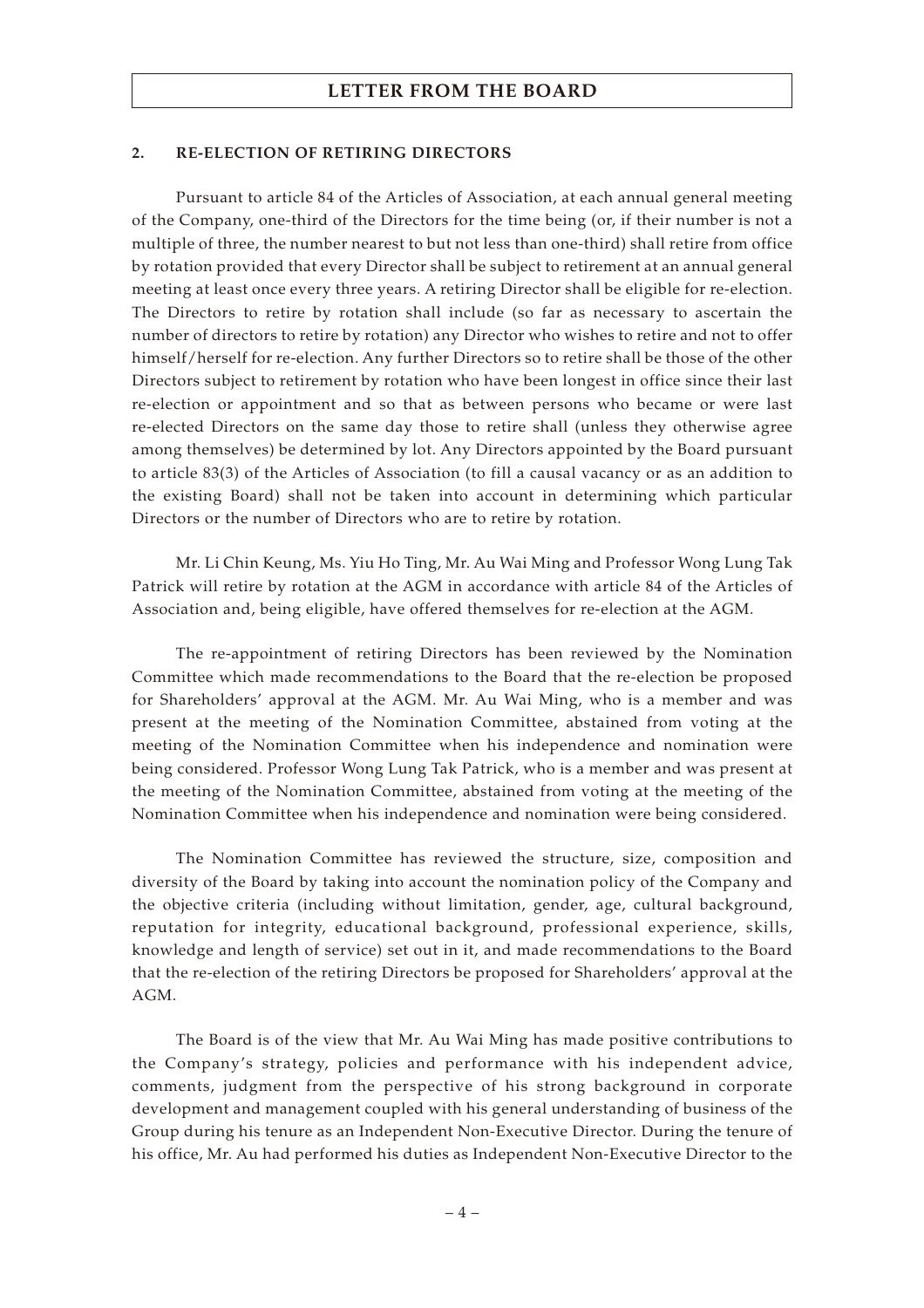satisfaction of the Board. The Board also considers that he will continue to contribute to the diversity of the Board, in particular, with his rich experience in corporate development and management.

The Board is of the view that Professor Wong Lung Tak Patrick has made positive contributions to the Company's strategy, policies and performance with his independent advice, comments, judgment from the perspective of his strong background in accountancy and auditing coupled with his general understanding of business of the Group during his tenure as an Independent Non-Executive Director. During the tenure of his office, Professor Wong had performed his duties as Independent Non-Executive Director to the satisfaction of the Board. The Board also considers that he will continue to contribute to the diversity of the Board, in particular, with his expertise in taxation, auditing, corporate governance, risk management and financial management.

According to Code Provision B.2.3 of the Corporate Governance Code set out in Appendix 14 to the Listing Rules, any further appointment of independent non-executive director serving more than nine years should be subject to a separate resolution to be approved by shareholders. Professor Wong had been an Independent Non-Executive Director for more than nine years. Notwithstanding that Professor Wong has served as an Independent Non-Executive Director for more than nine years, Professor Wong does not have any management role in the Group and he has demonstrated his willingness to exercise independent judgment and has been giving objective views to the Company. There is no evidence that length of tenure is having an adverse impact on his independence. The Board is satisfied that, as well proven by the valuable independent judgment and advice given by Professor Wong over the years, Professor Wong has the required character, integrity, independence and experience to fulfill the role of an Independent Non-Executive Director. The Board is not aware of any circumstances that might influence Professor Wong in exercising his independent judgment.

Besides, Mr. Au and Professor Wong has provided an annual confirmation of independence to the Company pursuant to Rule 3.13 of the Listing Rules. The Board is of the view that Mr. Au and Professor Wong meet the independence guidelines as set out in Rule 3.13 of the Listing Rules and should be re-elected for a further term at the AGM.

Particulars of the retiring Directors are set out in Appendix I to this circular.

#### **3. ISSUE MANDATE AND REPURCHASE MANDATE**

Pursuant to the ordinary resolutions passed at the Company's annual general meeting held on 31 May 2021, Directors were granted (i) a general and unconditional mandate to exercise their powers to allot, issue and deal with an aggregate number of Shares of up to a maximum of 10% of the number of issued Shares as at 31 May 2021; (ii) a general and unconditional mandate to repurchase an aggregate number of Shares of up to a maximum of 10% of the number of issued Shares as at 31 May 2021; and (iii) the power to extend the general mandate mentioned in (i) above by an amount representing the aggregate number of Shares repurchased by the Company pursuant to the mandate to repurchase Shares mentioned in (ii) above.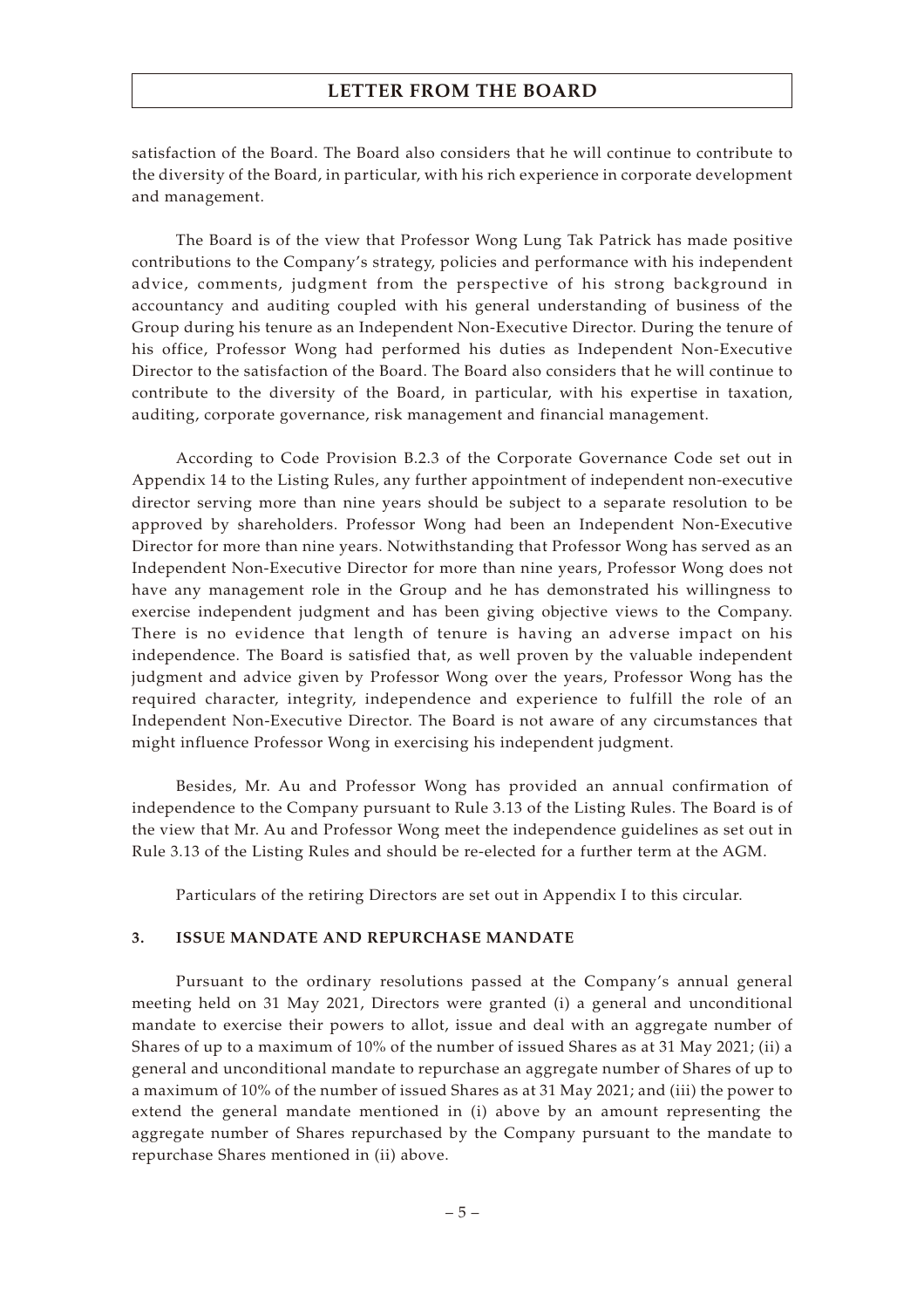These general mandates will expire at the conclusion of the AGM. In order to provide continuous flexibility to the Directors, resolutions will be proposed at the AGM to seek the approval of Shareholders to renew these mandates.

#### **(a) Issue Mandate**

At the AGM, an ordinary resolution (Ordinary Resolution No. 5 set out in the notice of AGM) will be proposed to grant a new general and unconditional mandate to the Directors to exercise the power of the Company to allot, issue and deal with, at any time during the Relevant Period (as defined in Ordinary Resolution No. 5(d) in the notice of AGM), an aggregate number of Shares of up to a maximum of 10% of the number of issued Shares on the date of passing of Ordinary Resolution No. 5.

As at the Latest Practicable Date, the total number of Shares in issue was 600,000,000 Shares. Subject to the passing of the proposed resolution for approving the Issue Mandate and on the basis that no further Shares are issued or repurchased by the Company prior to the date of the AGM, the Company would be allowed to issue up to a limit of 60,000,000 Shares under the Issue Mandate.

#### **(b) Repurchase Mandate**

At the AGM, an ordinary resolution (Ordinary Resolution No. 6 set out in the notice of AGM) will be proposed to grant a new general and unconditional mandate to the Directors to exercise the power of the Company to repurchase, at any time during the Relevant Period (as defined in Ordinary Resolution No. 6(c) in the notice of AGM), an aggregate number of Shares of up to a maximum of 10% of the number of issued Shares on the date of passing of Ordinary Resolution No. 6. An explanatory statement setting out the information regarding the Repurchase Mandate as required under the Listing Rules is set out in Appendix II to this circular.

As at the Latest Practicable Date, the total number of Shares in issue was 600,000,000 Shares. Subject to the passing of the proposed resolution for approving the Repurchase Mandate and on the basis that no further Shares are issued or repurchased by the Company prior to the date of the AGM, the Company would be allowed to repurchase up to a limit of 60,000,000 Shares under the Repurchase Mandate.

#### **(c) Extend the Issue Mandate**

An ordinary resolution (Ordinary Resolution No. 7 set out in the notice of AGM) will be proposed to extend the limit of the Issue Mandate by adding to it the number of Shares repurchased under the Repurchase Mandate.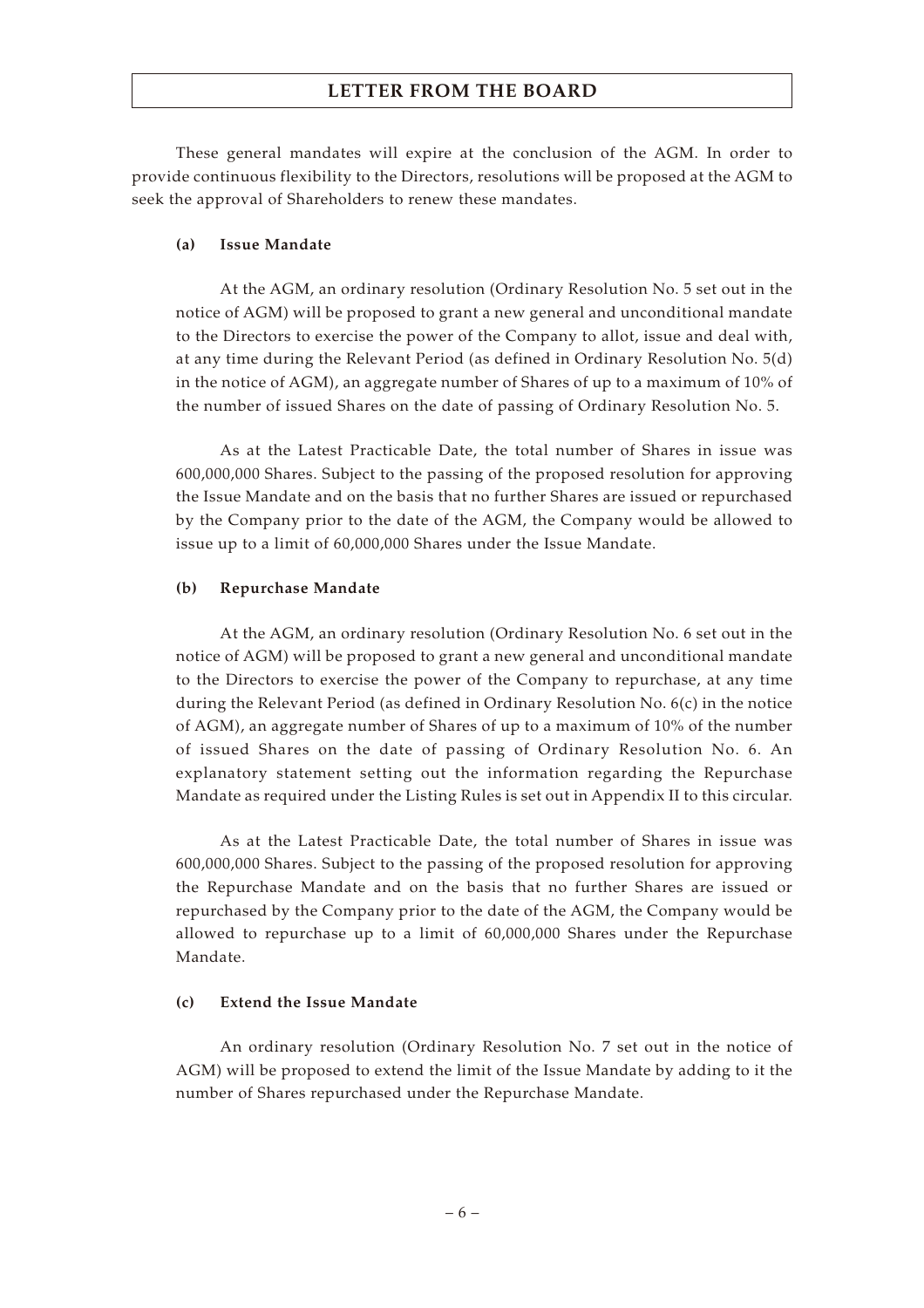#### **4. ANNUAL GENERAL MEETING**

The AGM will be held at Units 2 & 3, 1/F, Sunray Industrial Centre, 610 Cha Kwo Ling Road, Yau Tong, Kowloon, Hong Kong on Monday, 27 June 2022 at 11 a.m.

The notice of AGM is set out on pages 16 to 20 of this circular. Shareholders are advised to read the notice of AGM, and to complete and return the enclosed form of proxy for use at the AGM in accordance with the instructions printed thereon and deposit the same with the branch share registrar and transfer office of the Company in Hong Kong, Tricor Investor Services Limited, at Level 54, Hopewell Centre, 183 Queen's Road East, Wanchai, Hong Kong not less than 48 hours before the time appointed for holding the AGM or any adjournment thereof. Completion and return of the form of proxy will not preclude you from attending and voting in person at the AGM or any adjourned meeting should you so wish.

Pursuant to Rule 13.39(4) of the Listing Rules, all resolutions set out in the notice of AGM shall be decided by poll except where the chairman of the meeting, in good faith, decides to allow a resolution which relates purely to a procedural or administrative matter to be voted on by a show of hands. An announcement of the poll results of the AGM will be made after the AGM in the manner prescribed under Rule 13.39(5) of the Listing Rules.

### **5. RECOMMENDATIONS**

Directors believe that the re-election of retiring Directors, and the granting of the Issue Mandate and Repurchase Mandate are in the best interests of the Company and the Shareholders as a whole. Accordingly, Directors recommend Shareholders to vote in favour of all ordinary resolutions proposed at the AGM.

#### **6. RESPONSIBILITY STATEMENT**

This circular contains particulars given in compliance with the Listing Rules for the purpose of giving information with regard to the Company. Directors collectively and individually accept full responsibility for the accuracy of the information contained in this circular and confirm, having made all reasonable enquiries, that to the best of their knowledge and belief, there are no other facts the omission of which would make any statement herein misleading.

> Yours faithfully For and on behalf of the Board **Yiu Hon Ming** *Chairman*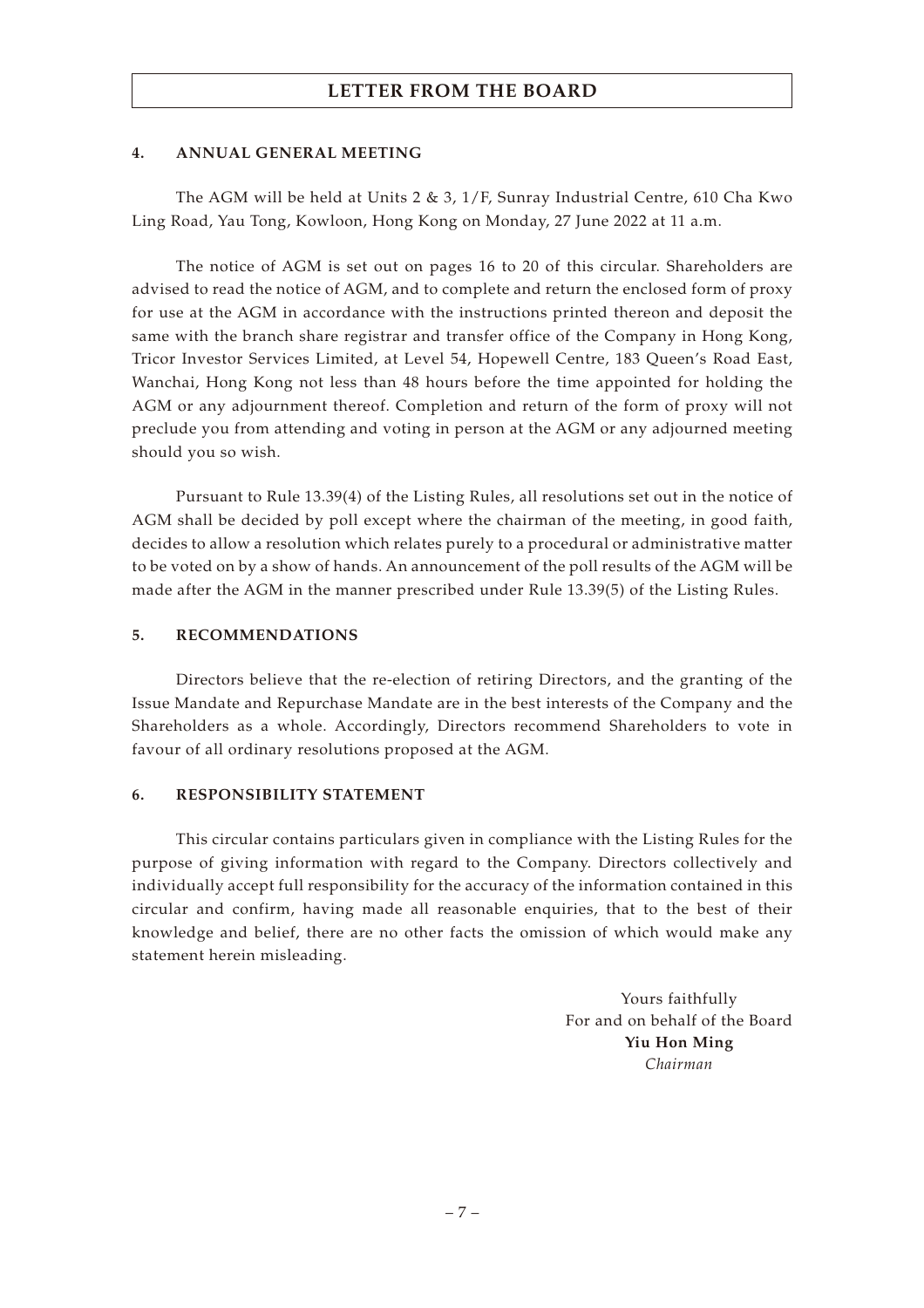#### **LI CHIN KEUNG**

**Mr. Li Chin Keung ("Mr. Li")**, aged 53, was appointed as an Executive Director of the Company on 24 March 2015 and the Managing Director of the Company on 15 June 2020. He has been the general manager of Winox Enterprise Company Limited ("Winox Enterprise") and Winox Watch Manufactory (Dongguan) Limited ("Winox Watch"), both being wholly-owned subsidiaries of the Company, since July 2010, in charge of overall management of the Group. Mr. Li is also the general manager of Winox Management Limited, Bo Luo Ming Fung Kitchen Appliance Manufacturing Limited, Huizhou Fengcai Precious Metal Manufacturing Limited and Shengfeng Precision Manufacturing (Huizhou) Company Limited, all being wholly-owned subsidiaries of the Company. He is also a director and the general manager of Fengda Precision Technology (Dongguan) Company Limited, Yingtai Precision Manufacturing Technology (Dongguan) Company Limited, Winox Precision Manufacturing Technology (HuiZhou) Company Limited and Yingdafeng Precision Manufacturing Technology (Dongguan) Company Limited, all being wholly-owned subsidiaries of the Company.

Mr. Li joined Stelux Industries Limited in 1991 and held various positions during his tenure there including computer programmer, production material control manager, manager of sales department, assistant general manager and assistant manager of logistics department. Mr. Li joined the Group in 1999 and was responsible for the production and administrative work of the Group. He was the deputy general manager of Winox Manufacturing Company Limited for the period from October 1999 to March 2005. Mr. Li took the position of sales manager from April 2005 to December 2007, and was responsible for the European jewellery and related accessories markets and successfully opened up the European leading brand market for the Company.

Mr. Li was then transferred to Winox Enterprise as a sales manager from January 2008 to August 2008. During the period from August 2008 and June 2010, Mr. Li was appointed as an assistant general manager of Winox Enterprise. In July 2010, he was promoted to the general manager of Winox Enterprise and Winox Watch. Mr. Li graduated from The Hong Kong Polytechnic University with a Diploma in Industrial and Operations Management in November 1998 and is the holder of a Diploma in Computing Studies (Technical Applications) awarded by the Chai Wan Technical Institute of the Vocational Training Council in September 1991. In the three years preceding the Latest Practicable Date, Mr. Li did not hold any directorship in any other listed companies.

Mr. Li has entered into an appointment letter with the Company for a term of 3 years and a service contract with two subsidiaries of the Company respectively. He is subject to the relevant provisions for retirement and re-election in accordance with article 84 of the Articles of Association. Pursuant to the appointment letter and service contracts, Mr. Li is entitled to receive a director's fee of HKD180,000 per annum, a basic salary of HKD780,000 per annum, a discretionary bonus and other non-cash benefits, which was recommended by the Remuneration Committee and determined by the Board by reference to her duties and responsibilities within the Group, the prevailing market conditions and the performance of the Group. Mr. Li received a total emolument of HKD1,510,000 (including a discretionary bonus of HKD550,000) from the Group for being an Executive Director and other positions of the Group for the year ended 31 December 2021.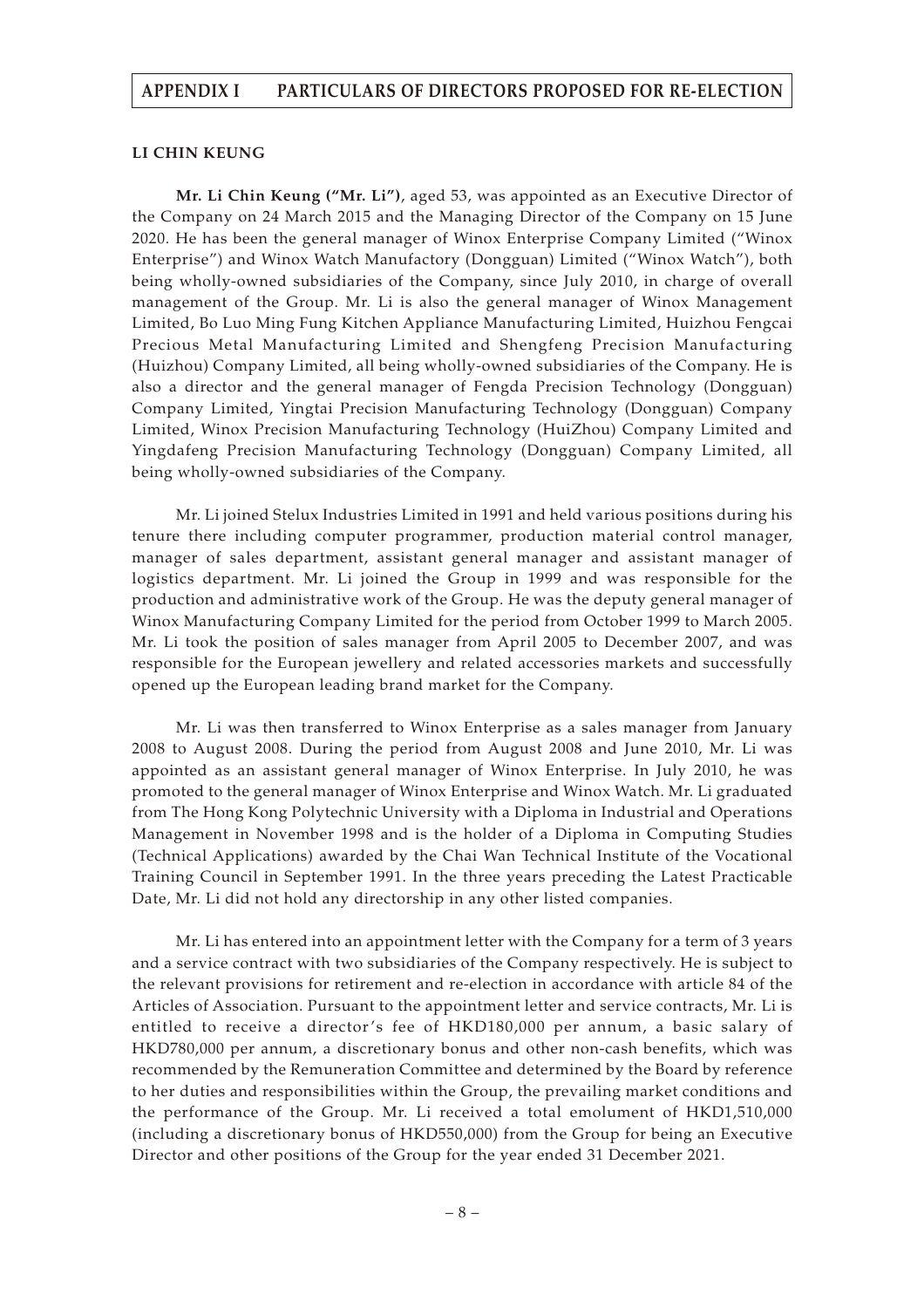As at the Latest Practicable Date, Mr. Li's wife, Ms. Cheung Wing Yan ("Ms. Cheung"), is directly interested in 964,800 Shares. By virtue of the SFO, Mr. Li is deemed to be interested in the same block of Shares in which Ms. Cheung is interested. Mr. Li is also the legal and beneficial owner of approximately 8.82% of the entire issued share capital of Winholme Holdings Limited, which in turn is directly interested in 51,000,000 Shares, representing 8.5% of the entire issued share capital of the Company. Mr. Li does not have any relationship with any Directors, senior management, or substantial or controlling Shareholders of the Company. Save as disclosed above, there is no information relating to Mr. Li that is required to be disclosed pursuant to Rule 13.51(2) of the Listing Rules and there is no other matter that needs to be brought to the attention of Shareholders.

#### **YIU HO TING**

**Ms. Yiu Ho Ting ("Ms. Yiu")**, aged 36, was appointed as an Executive Director of the Company on 24 March 2015. She graduated from the Imperial College London, the United Kingdom and obtained a Master's degree in Mechanical Engineering. Ms. Yiu joined the Group in 2011. Currently, she serves as a manager of human resources and administration department and is mainly responsible for the human resources and internal operations management of the Group. Before joining the Group, she worked in a real estate company for two years, in charge of the internal operations management. In the three years preceding the Latest Practicable Date, Ms. Yiu did not hold any directorship in any other listed companies.

Ms. Yiu has entered into an appointment letter with the Company for a term of 3 years and a service contract with two subsidiaries of the Company respectively. She is subject to the relevant provisions for retirement and re-election as Director in accordance with article 84 of the Articles of Association. Pursuant to the appointment letter and service contracts, Ms. Yiu is entitled to receive a director's fee of HKD180,000 per annum, a basic salary of HKD300,000 per annum, a discretionary bonus at the discretion of the Board and other non-cash benefits, which was recommended by the Remuneration Committee and determined by the Board by reference to her duties and responsibilities within the Group, the prevailing market conditions and the performance of the Group. Ms. Yiu received a total emolument of HKD498,000 (including a discretionary bonus of HKD17,000) from the Group for being an Executive Director and other positions in the Group for the year ended 31 December 2021.

As at the Latest Practicable Date, Ms. Yiu is interested in 6,909,600 Shares within the meaning of Part XV of the SFO, representing 1.15% of the entire issued share capital of the Company in which Ms. Yiu is directly and beneficially interested in 5,688,000 Shares, while her husband, Mr. Cheung Justin Chi Yen ("Mr. Cheung"), is directly interested in 1,221,600 Shares. By virtue of the SFO, Ms. Yiu is deemed to be interested in the same block of Shares in which Mr. Cheung is interested. Ms. Yiu is the daughter of Mr. Yiu Hon Ming, the Chairman of the Board and an Executive Director of the Company, and Ms. Law Wai Ping, an Executive Director of the Company, and sister of Mr. Yiu Tat Sing, an Executive Director of the Company. Mr. Yiu Hon Ming and Ms. Law Wai Ping are also the controlling Shareholders of the Company. Save as disclosed above, there is no information relating to Ms. Yiu that is required to be disclosed pursuant to Rule 13.51(2) of the Listing Rules and there is no other matter that needs to be brought to the attention of Shareholders.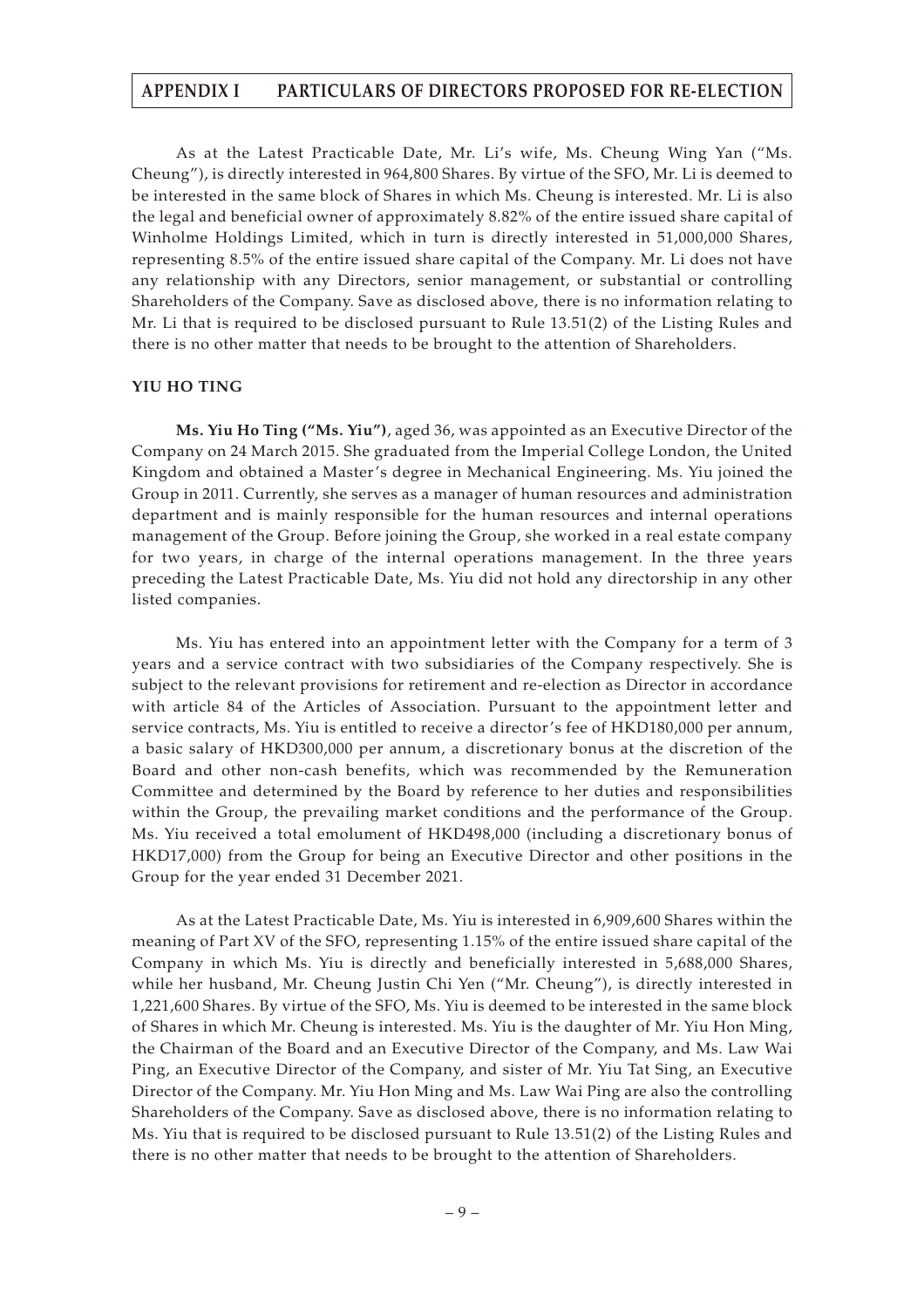#### **AU WAI MING**

**Mr. Au Wai Ming ("Mr. Au")**, aged 75, is an Independent Non-Executive Director of the Company. Mr. Au was appointed as a Director of the Company on 11 March 2011 and was re-designated from a Non-Executive Director to an Independent Non-Executive Director on 26 March 2019. He resigned as the Deputy Chairman of the Board on 15 June 2020. Mr. Au pursued his studies at Harbin Institute of Engineering (哈爾濱工程學院) and was graduated in August 1970. Mr. Au has about 40 years of experience in corporate development and management. He has worked for Guangdong Yuehai Property Group (廣 東粵海地產集團) as well as Hutchison Whampoa Properties Limited. He had been an executive director of Guangdong Investment Limited for 10 years and was the former chairman and managing director of Kingway Brewery Holdings Limited, both companies are listed on the Main Board of the Stock Exchange. Mr. Au has extensive experience in property development and management and he has participated in the planning and development of certain well-known property projects such as Guangzhou Riverside Garden, Teem Plaza, Cape Coral and The Riverside. Mr. Au was an independent director of Rainbow Department Store Company Limited, the shares of which are listed on the Shenzhen Stock Exchange, from September 2013 to September 2019. Save as disclosed above, Mr. Au did not hold any directorship in any other listed companies in the three years preceding the Latest Practicable Date.

Mr. Au has entered into an appointment letter with the Company for a term of three years. He is subject to the relevant provisions for retirement and re-election in accordance with article 84 of the Articles of Association. Pursuant to the appointment letter, Mr. Au is entitled to a director's fee of HKD180,000 per annum. His emolument was recommended by the Remuneration Committee and determined by the Board by reference to his duties and responsibilities within the Company, the prevailing market conditions and the performance of the Group. Mr. Au received a total emolument of HKD180,000 for being an Independent Non-Executive Director for the year ended 31 December 2021.

As at the Latest Practicable Date, Mr. Au is interested in 4,531,200 Shares within the meaning of Part XV of the SFO, representing 0.76% of the entire issued share capital of the Company. Mr. Au does not have any relationship with any Directors, senior management, or substantial or controlling Shareholders (as defined in the Listing Rules) of the Company. Save as disclosed above, there is no information relating to Mr. Au that is required to be disclosed pursuant to Rule 13.51(2) of the Listing Rules and there is no other matter that needs to be brought to the attention of the Shareholders.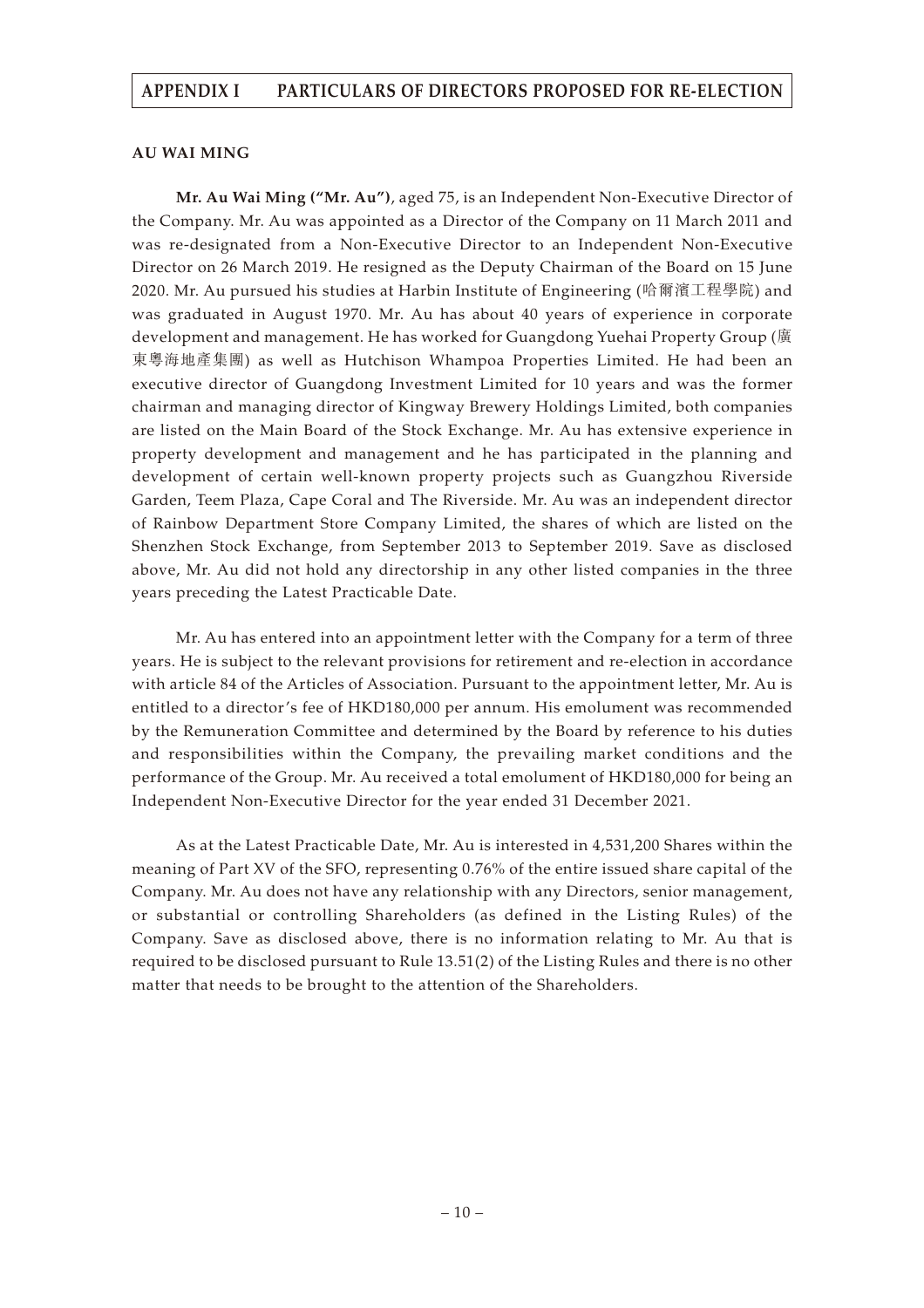#### **PROFESSOR WONG LUNG TAK PATRICK**

**Professor Wong Lung Tak Patrick ("Professor Wong")**, BBS, JP, aged 74, was appointed as an Independent Non-Executive Director of the Company on 24 June 2011. Professor Wong is a Certified Public Accountant (Practising) in Hong Kong, a Chartered Secretary and a Certified Tax Advisor (Hong Kong) and the Managing Practising Director of Patrick Wong CPA Limited. He has over 50 years experience in the accountancy profession. Professor Wong holds a Doctor of Philosophy degree in Business. He was awarded a Badge of Honour by the Queen of England in 1993. He has been appointed a Justice of the Peace in 1998 and was awarded a Bronze Bauhinia Star in 2010 by the Government of the Hong Kong Special Administrative Region. He was appointed Adjunct Professor, School of Accounting and Finance of The Hong Kong Polytechnic University from 2002 to 2013. Professor Wong is currently an independent non-executive director of Galaxy Entertainment Group Limited, C C Land Holdings Limited, Water Oasis Group Limited and Sino Oil and Gas Holdings Limited, all of which are companies listed on the Main Board of the Stock Exchange. Professor Wong was an independent non-executive director of Li Bao Ge Group Limited, which is listed on the Main Board of the Stock Exchange, from June 2016 to January 2022. He was an independent non-executive director of BAIC Motor Corporation Limited, which is listed on the Main Board of the Stock Exchange, from December 2014 to March 2021. Save as disclosed above, Professor Wong did not hold any directorship in any other listed companies in the three years preceding the Latest Practicable Date.

Professor Wong has entered into an appointment letter with the Company for a term of three years. He is subject to the relevant provisions for retirement and re-election in accordance with article 84 of the Articles of Association. Pursuant to the appointment letter, Professor Wong is entitled to a director's fee of HKD180,000 per annum. His emolument was recommended by the Remuneration Committee and determined by the Board by reference to his duties and responsibilities within the Company, the prevailing market conditions and the performance of the Group. Professor Wong received a total emolument of HKD180,000 for being an Independent Non-Executive Director for the year ended 31 December 2021.

As at the Latest Practicable Date, Professor Wong is not interested in any Shares within the meaning of Part XV of the SFO, nor does he have any relationship with any Directors, senior management, or substantial or controlling Shareholders (as defined in the Listing Rules) of the Company. Save as disclosed above, there is no information relating to Professor Wong that is required to be disclosed pursuant to Rule 13.51(2) of the Listing Rules and there is no other matter that needs to be brought to the attention of the Shareholders.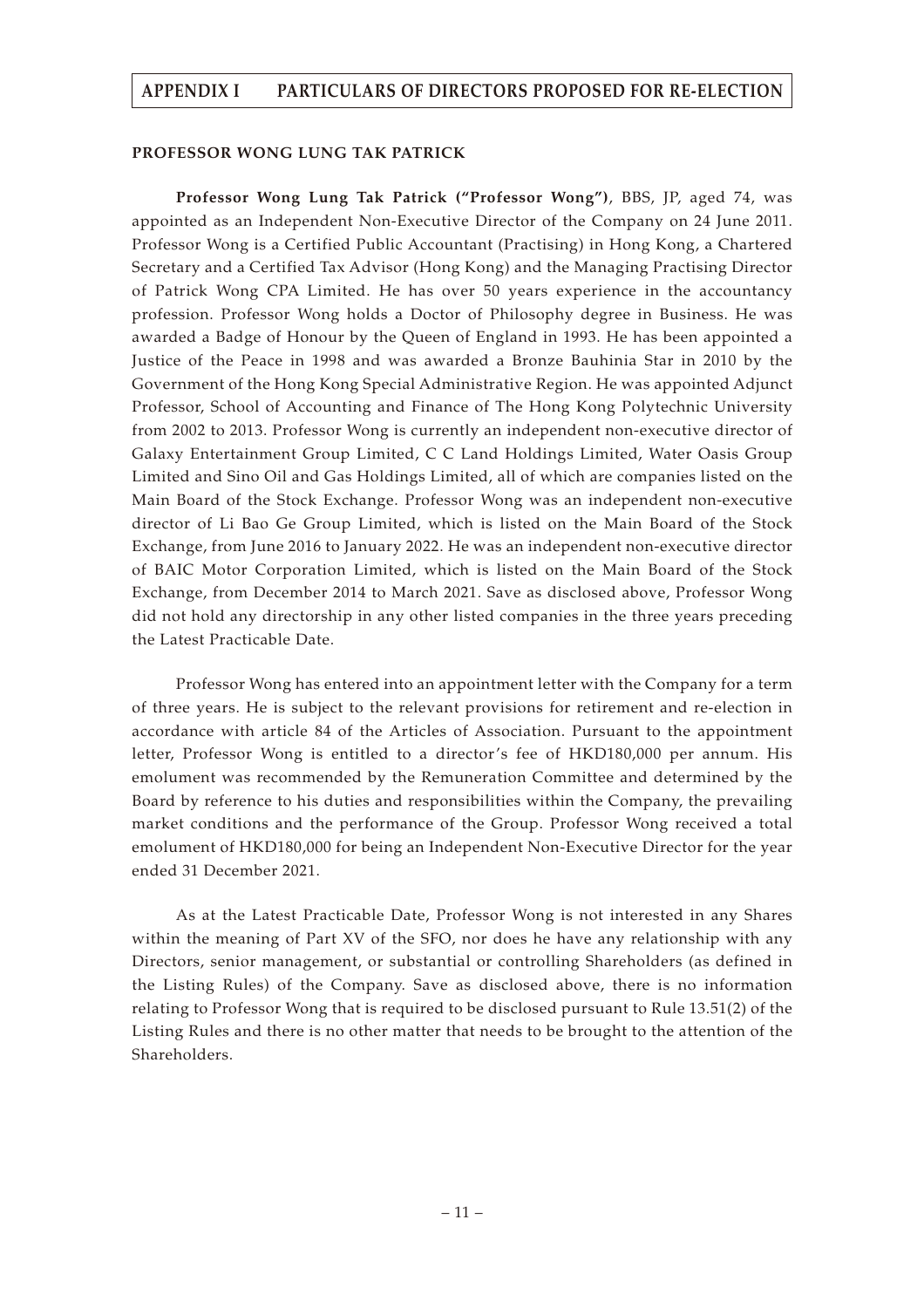This explanatory statement contains the information required to be sent to Shareholders pursuant to Rule  $10.06(1)(b)$  of the Listing Rules concerning the repurchase by the Company of its own Shares.

### **(1) EXERCISE OF THE REPURCHASE MANDATE**

Exercise in full of the Repurchase Mandate, on the basis of 600,000,000 Shares in issue as at the Latest Practicable Date, would result in a maximum of 60,000,000 Shares (which are fully paid and represent 10% of the Shares in issue) being repurchased by the Company during the period prior to the earliest of:

- (i) the conclusion of the next annual general meeting of the Company;
- (ii) the expiration of the period within which the next annual general meeting of the Company is required by the Articles of Association or any applicable laws of the Cayman Islands to be held; or
- (iii) the revocation, variation or renewal of the Repurchase Mandate by an ordinary resolution of the Shareholders in general meeting of the Company.

The total number of Shares which the Company is authorised to repurchase its Shares representing a maximum of 10% of the number of issued Shares at the date of the resolution granting the Repurchase Mandate. A company may not issue or announce an issue of new shares for a period of 30 days immediately following a repurchase of securities (other than an issue of securities pursuant to an exercise of warrants, share options or similar instruments requiring the company to issue securities which were outstanding prior to such repurchase) without the prior approval of the Stock Exchange. The Listing Rules also prohibit a company from making repurchases of its own securities on the Stock Exchange if the repurchase would result in the number of the company's listed securities which are in the hands of the public falling below the relevant prescribed minimum percentage as required by the Stock Exchange, which is currently 25% in the case of the Company.

The Listing Rules further prohibit a company from purchasing its own shares on the Stock Exchange if the purchase price is higher by 5% or more than the average closing market price for the five preceding trading days on which its shares are traded on the Stock Exchange or for a consideration other than cash or for settlement otherwise than in accordance with the trading rules of the Stock Exchange prevailing from time to time.

The Company shall procure that any broker appointed by it to effect the purchase of its securities to disclose to the Stock Exchange such information with respect to purchases made on behalf of the Company as the Stock Exchange may request.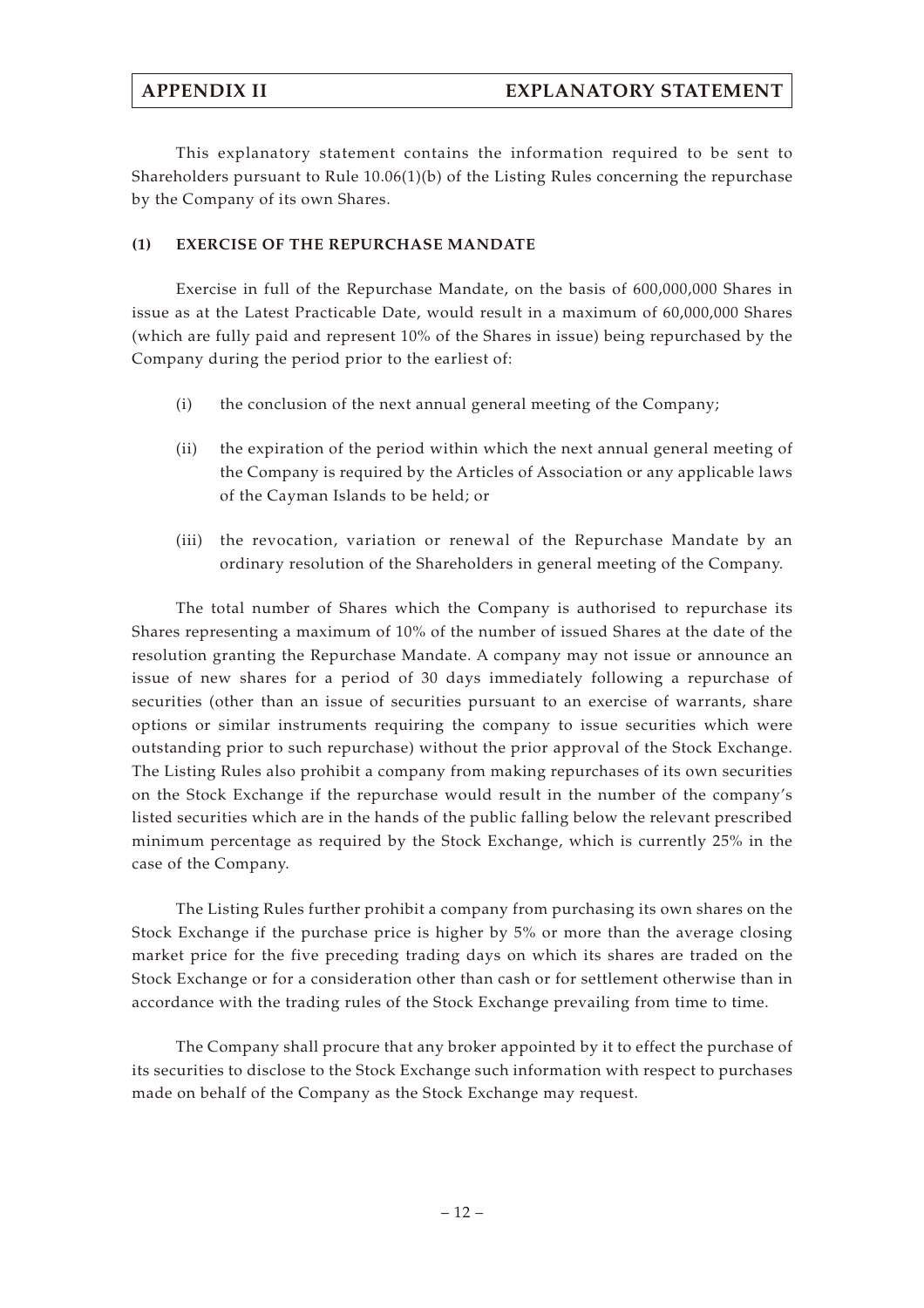### **(2) REASONS FOR THE REPURCHASE**

Although the Directors have no present intention to repurchase any Shares, the Directors believe that it is in the best interests of the Company and the Shareholders for the Directors to seek a general authority from the Shareholders to enable the Company to repurchase Shares in the market. Repurchases of Shares will only be made when the Directors believe that such a repurchase will benefit the Company and the Shareholders as a whole. Such repurchases may, depending on market conditions and funding arrangements at the time, lead to an enhancement of the net asset value of the Company and/or its earnings per Share.

#### **(3) FUNDING OF REPURCHASE**

At repurchasing Shares, the Company may only apply funds legally available for such purpose in accordance with the Memorandum of Association, the Articles of Association and the applicable laws and regulations of the Cayman Islands. Pursuant to the Repurchase Mandate, repurchases will be made out of funds of the Company legally permitted to be utilised in this connection, including profits of the Company or out of a fresh issue of Shares made for the purpose of the repurchase or, subject to the Companies Law of the Cayman Islands, out of capital of the Company and, in the case of any premium payable on the repurchase, out of the profits of the Company or from sums standing to the credit of the share premium account of the Company or, subject to the Companies Law of the Cayman Islands, out of capital of the Company.

### **(4) IMPACT ON THE COMPANY**

There might be a material adverse impact on the working capital or gearing position of the Company (as compared with the position disclosed in its most recent published audited accounts for the year ended 31 December 2021) in the event that the Repurchase Mandate is exercised in full. However, the Directors do not propose to exercise the Repurchase Mandate to such an extent as would, in the circumstances, have a material adverse effect on the working capital requirements of the Company or on its gearing position which in the opinion of the Directors are from time to time appropriate for the Company.

#### **(5) DISCLOSURE OF INTEREST**

None of the Directors to the best of their knowledge having made all reasonable enquiries, nor any of their respective close associates (as defined in the Listing Rules), have any present intention, if the Repurchase Mandate is approved by the Shareholders, to sell any Shares to the Company or its subsidiaries.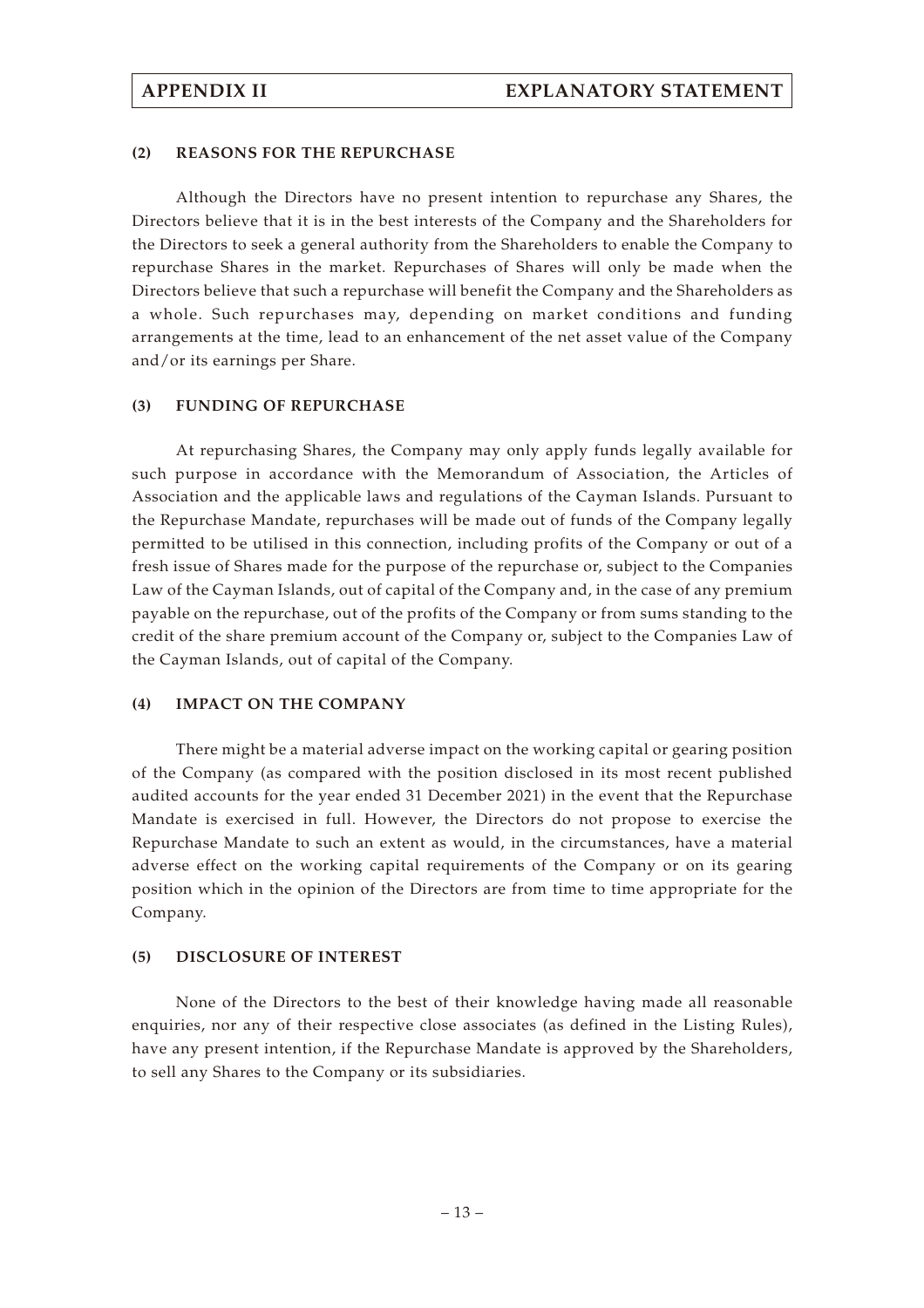#### **(6) DIRECTORS' UNDERTAKING**

The Directors have undertaken to the Stock Exchange that, so far as the same may be applicable, they will exercise the Repurchase Mandate in accordance with the Listing Rules, the Memorandum of Association, the Articles of Association and the applicable laws of the Cayman Islands.

#### **(7) EFFECT OF TAKEOVERS CODE**

If the proportionate interest of a Shareholder in the voting rights of the Company increases on exercise of the power to repurchase Shares pursuant to the Repurchase Mandate, such increase will be treated as an acquisition of voting rights for the purpose of the Takeovers Code. Accordingly, a Shareholder, or group of Shareholders acting in concert (within the meaning of the Takeovers Code), depending on the level of increase in the Shareholders' interest, could obtain or consolidate control of the Company and become obliged to make a mandatory offer in accordance with Rule 26 of the Takeovers Code.

As at the Latest Practicable Date, the immediate controlling shareholder (as defined in the Listing Rules) of the Company, Ming Fung Investment Limited, was recorded in the registers required to be kept by the Company under section 336 of the SFO as interested in 396,000,000 Shares, representing 66% of the issued share capital of the Company. In the event that the Repurchase Mandate is exercised in full and assuming that there is no change in the number of Shares held by Ming Fung Investment Limited and there is no other change to the issued share capital of the Company, the shareholding of Ming Fung Investment Limited in the Company will be increased to approximately 73.33% of the reduced issued share capital of the Company immediately after the exercise in full of the Repurchase Mandate.

Accordingly, the Directors are not aware of the consequences which would give rise under the Takeovers Code as a result of exercising the Repurchase Mandate. In addition, in exercising the Repurchase Mandate (whether in full or otherwise), the Directors will ensure that the Company shall comply with the requirements of the Listing Rules, including the minimum percentage of Shares being held in public hands.

#### **(8) SHARE REPURCHASE MADE BY THE COMPANY**

No repurchase of Shares has been made by the Company (whether on the Stock Exchange or otherwise) during the six months immediately preceding the Latest Practicable Date.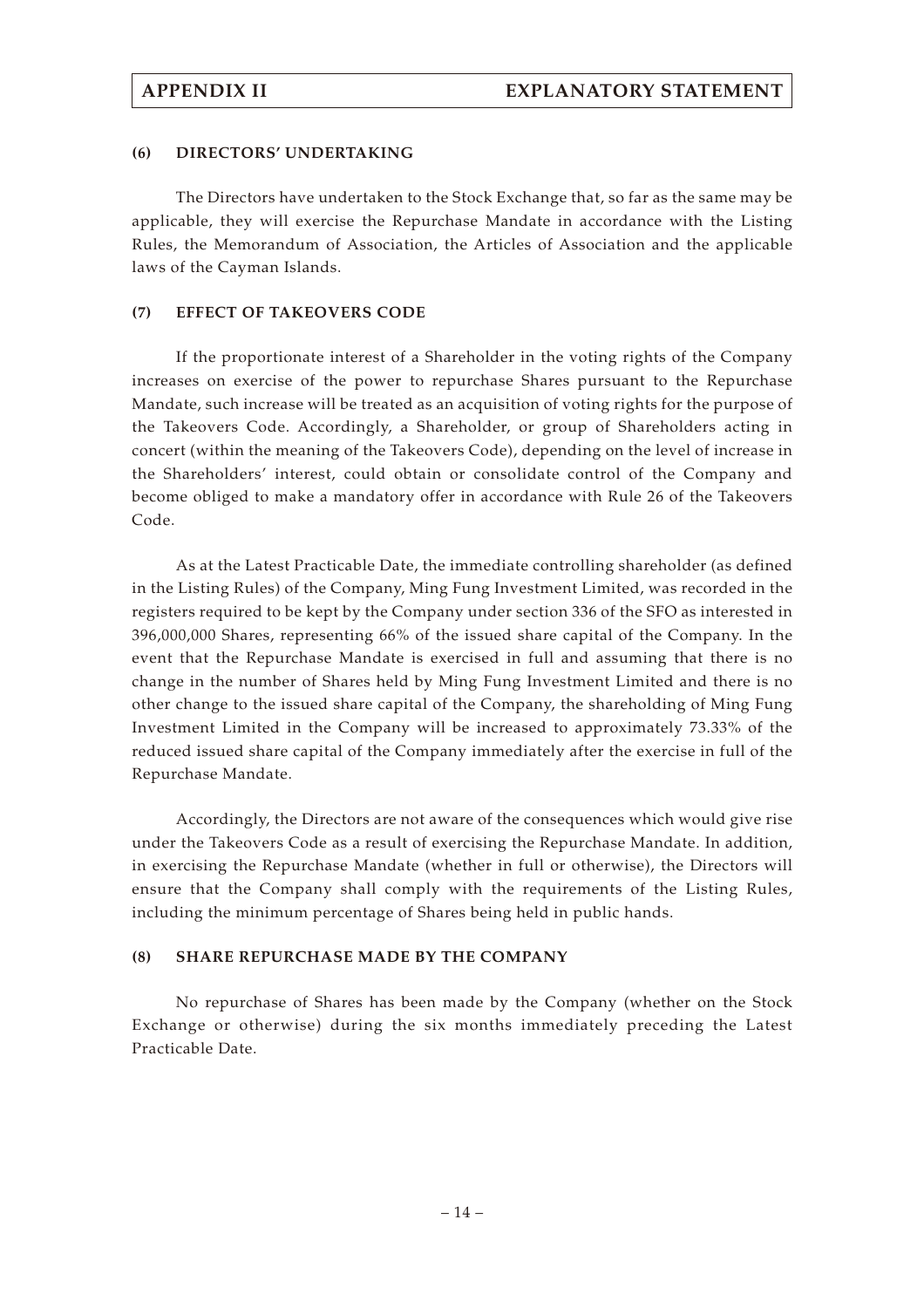### **(9) CONNECTED PARTIES**

The Listing Rules prohibit a company from knowingly repurchasing securities on the Stock Exchange from a "core connected person", that is, a director, chief executive or substantial shareholder of the company or any of its subsidiaries or their respective close associates (as defined in the Listing Rules), and a core connected person shall not knowingly sell his securities to the company on the Stock Exchange. No core connected person (as defined in the Listing Rules) of the Company has notified the Company that he has a present intention to sell any Shares to the Company, or has undertaken not to do so, in the event that the Repurchase Mandate is approved by Shareholders.

#### **(10) SHARE PRICES**

The monthly highest and lowest prices at which the Shares had traded on the Stock Exchange during each of the previous twelve months preceding the Latest Practicable Date were as follows:

|                                    | Highest    | Lowest     |
|------------------------------------|------------|------------|
|                                    | <b>HKD</b> | <b>HKD</b> |
| 2021                               |            |            |
| May                                | 1.60       | 1.35       |
| June                               | 1.70       | 1.45       |
| July                               | 1.63       | 1.45       |
| August                             | 1.59       | 1.36       |
| September                          | 1.27       | 1.17       |
| October                            | 1.25       | 1.06       |
| November                           | 1.25       | 1.03       |
| December                           | 1.10       | 1.04       |
| 2022                               |            |            |
| January                            | 1.10       | 0.97       |
| February                           | 1.06       | 1.02       |
| March                              | 0.98       | 0.88       |
| April                              | 0.91       | 0.83       |
| May (up to the Latest Practicable) | 0.87       | 0.84       |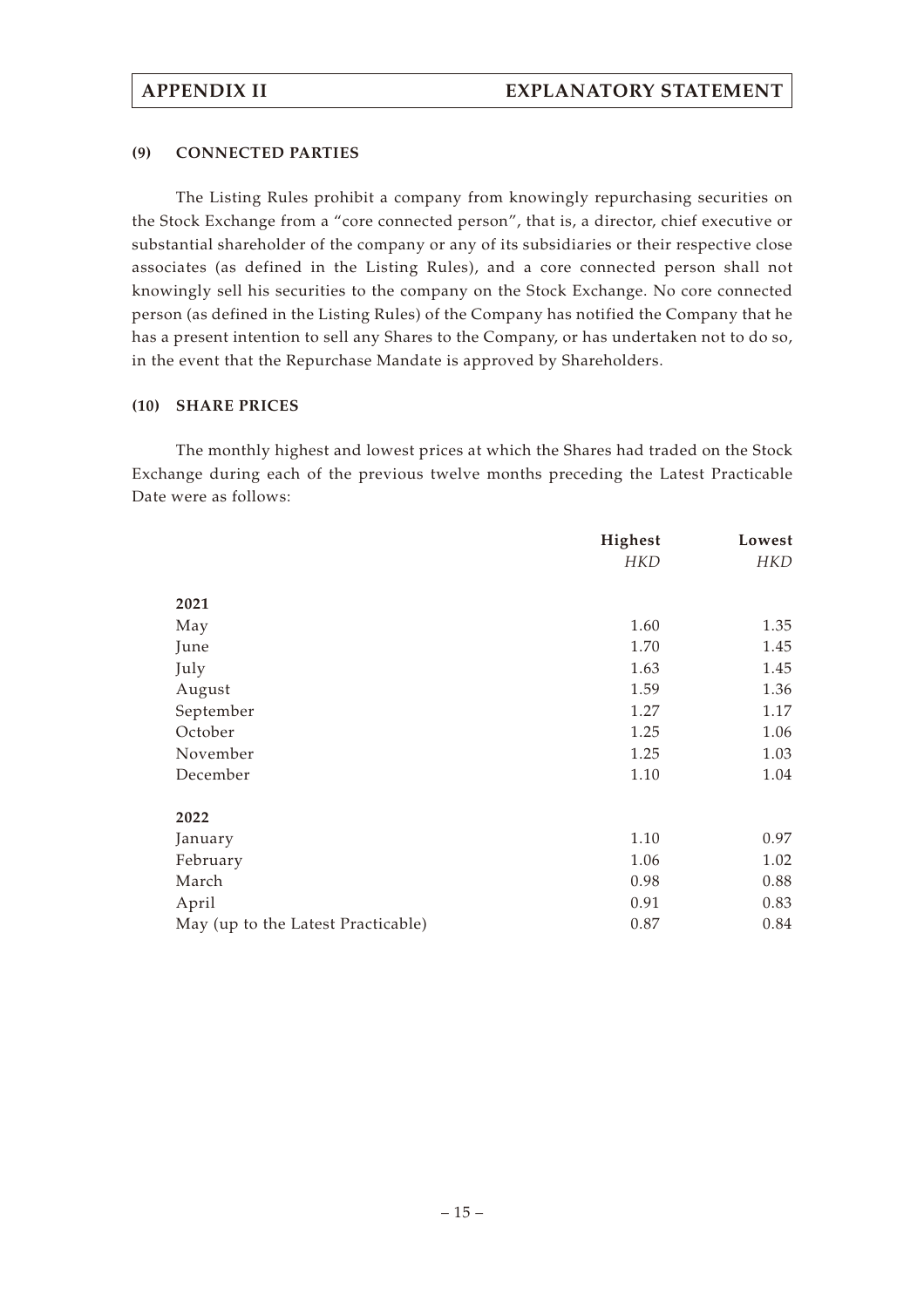

WINOX **WINOX HOLDINGS LIMITED 盈利時控股有限公司**

> *(Incorporated in the Cayman Islands with limited liability)* **(Stock Code: 6838)**

**NOTICE IS HEREBY GIVEN** that the annual general meeting (the "AGM") of Winox Holdings Limited (the "Company") will be held at Units 2 & 3,  $1/F$ , Sunray Industrial Centre, 610 Cha Kwo Ling Road, Yau Tong, Kowloon, Hong Kong on Monday, 27 June 2022 at 11 a.m. for the following purposes:

## **ORDINARY RESOLUTIONS**

- 1. To receive and adopt the audited consolidated financial statements and the reports of directors ("Directors") and auditor of the Company for the year ended 31 December 2021.
- 2. To approve and declare a final dividend of HK3 cents per ordinary share of the Company for the year ended 31 December 2021.
- 3. (a) To re-elect Mr. Li Chin Keung as director of the Company;
	- (b) To re-elect Ms. Yiu Ho Ting as director of the Company;
	- (c) To re-elect Mr. Au Wai Ming as director of the Company;
	- (d) To re-elect Professor Wong Lung Tak Patrick as director of the Company; and
	- (e) To authorise the board of Directors of the Company ("Board") to fix the remuneration of Directors.
- 4. To re-appoint Deloitte Touche Tohmatsu as auditor of the Company and to authorise the Board to fix their remuneration.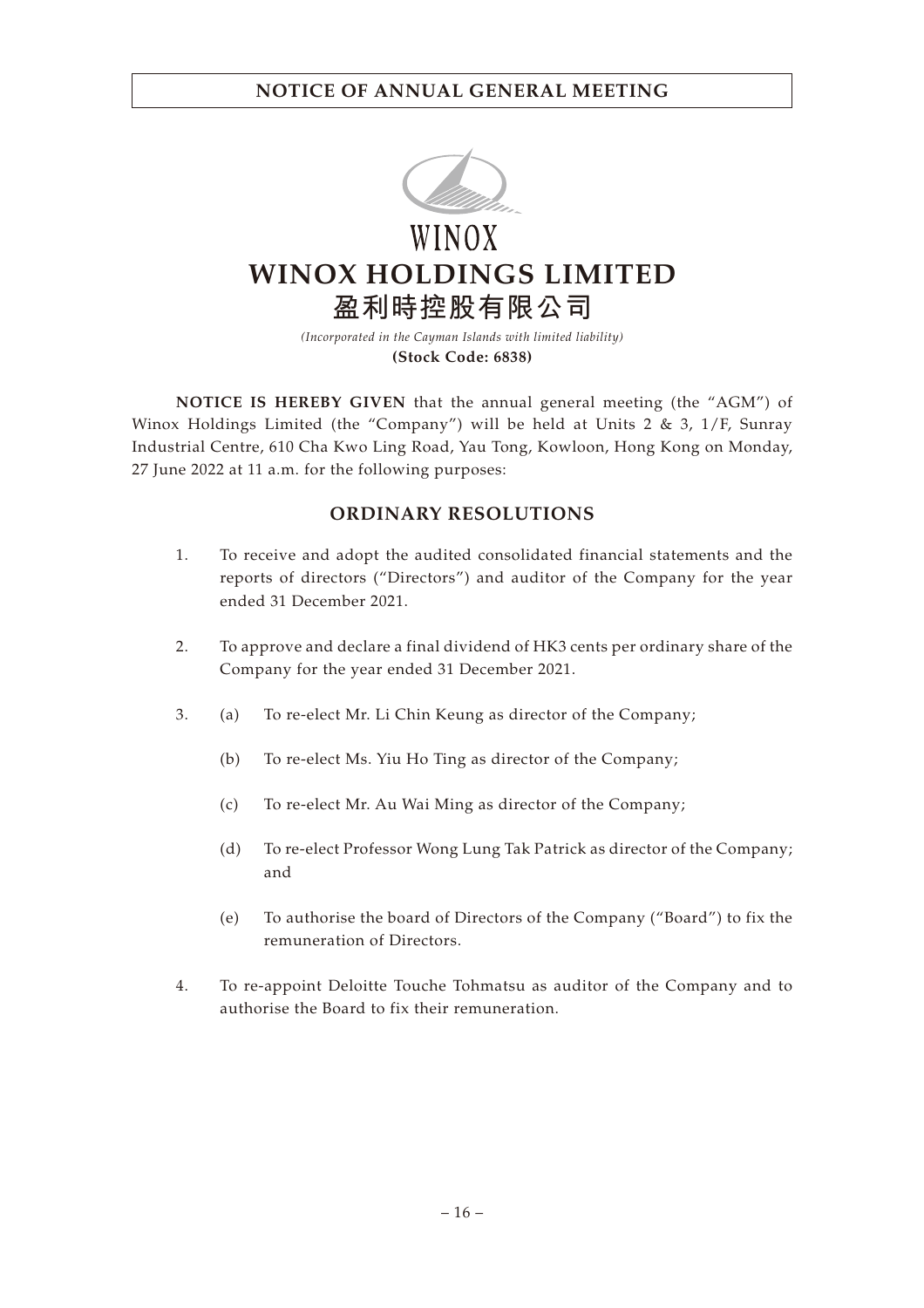And as to special businesses, to consider and, if thought fit, pass with or without amendments, the following resolutions as ordinary resolutions:

- 5. "**THAT**:
	- (a) subject to sub-paragraph (c) of this resolution, and pursuant to the Rules Governing the Listing of Securities (the "Listing Rules") on The Stock Exchange of Hong Kong Limited (the "Stock Exchange"), the exercise by the Directors during the Relevant Period (as hereinafter defined in this resolution) of all the powers of the Company to allot, issue and deal with shares with nominal value of HKD0.10 each in the share capital of the Company (the "Shares") and to make or grant offers, agreements and options (including but not limited to warrants, bonds and debentures convertible into Shares) which might require the exercise of such power be and is hereby generally and unconditionally approved;
	- (b) the approval in sub-paragraph (a) of this resolution shall authorise the Directors during the Relevant Period to make or grant offers, agreements and options (including warrants, bonds and debentures convertible into Shares) which might require the Shares in the capital of the Company to be issued either during or after the end of the Relevant Period;
	- (c) the aggregate number of Shares allotted or agreed conditionally or unconditionally to be allotted or issued (whether pursuant to an option or otherwise) by the Directors pursuant to the approval in sub-paragraph (a) of this resolution, otherwise than pursuant to (i) a Rights Issue (as hereinafter defined in this resolution); or (ii) the exercise of the subscription or conversion rights attaching to any warrants, preference shares, convertible bonds or other securities issued by the Company which are convertible into Shares; or (iii) the exercise of options granted by the Company under any option scheme or similar arrangement for the time being adopted for the grant to Directors, officers and/or employees of the Company and/or any of its subsidiaries and/or other eligible person (if any) of rights to acquire Shares; or (iv) any scrip dividend scheme or similar arrangement providing for the allotment and issue of Shares in lieu of the whole or part of a dividend on Shares in accordance with the articles of association of the Company (the "Articles of Association"); or (v) a specific authority granted by the shareholders of the Company in general meeting, shall not exceed 10% of the number of issued Shares of the Company as at the date of passing of this resolution, and the said approval shall be limited accordingly; and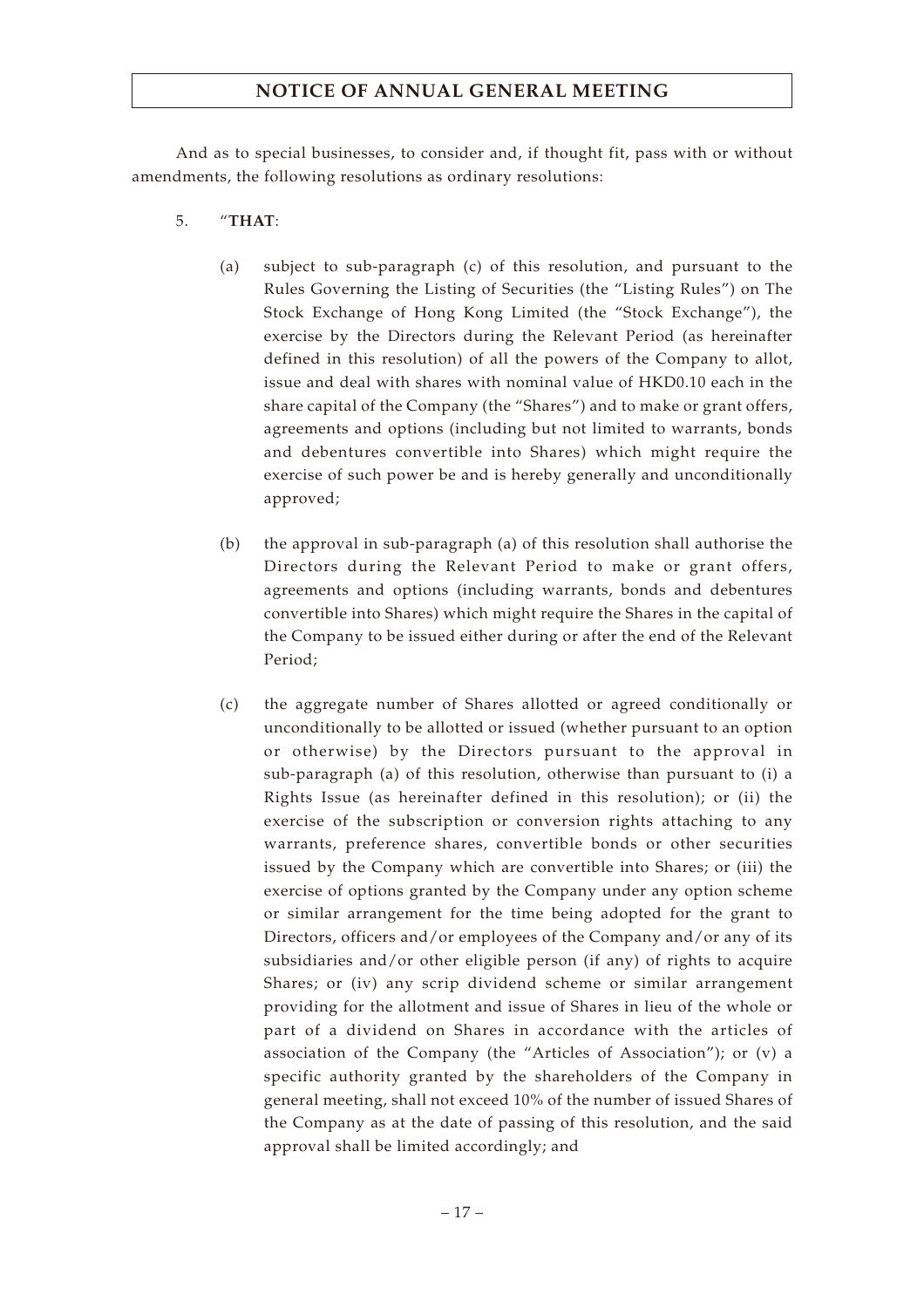(d) for the purpose of this resolution:

"Relevant Period" means the period from the date of the passing of this resolution until whichever is the earliest of:

- (i) the conclusion of the next annual general meeting of the Company; or
- (ii) the expiration of the period within which the next annual general meeting of the Company is required by the Articles of Association or any applicable laws of the Cayman Islands to be held; or
- (iii) the passing of an ordinary resolution by shareholders of the Company in general meeting revoking, varying or renewing the authority given to the Directors by this resolution; and

"Rights Issue" means an offer of Shares or issue of options, warrants or other securities giving the right to subscribe for Shares, open for a period fixed by the Directors to holders of Shares whose names appear on the register of members of the Company (and, where appropriate, to holders of other securities of the Company entitled to the offer) on a fixed record date in proportion to their then holdings of such Shares (or, where appropriate, such other securities) (subject in all cases to such exclusions or other arrangements as the Directors may deem necessary or expedient in relation to fractional entitlements or having regard to any restrictions or obligations under the laws of, or the requirements of any recognized regulatory body or any stock exchange in, any territory applicable to the Company)."

- 6. "**THAT**:
	- (a) subject to sub-paragraph (b) of this resolution, the exercise by the Directors during the Relevant Period (as hereinafter defined in this resolution) of all the powers of the Company to repurchase Shares on the Stock Exchange or on any other stock exchange on which the Shares may be listed and which is recognised by the Securities and Futures Commission of Hong Kong and the Stock Exchange for this purpose, subject to and in accordance with all applicable laws and/or the requirements of the Listing Rules or any other stock exchange as amended from time to time, be and is hereby generally and unconditionally approved;
	- (b) the aggregate number of Shares which the Company is authorised to repurchase pursuant to the approval in sub-paragraph (a) of this resolution during the Relevant Period shall not exceed 10% of the number of issued Shares of the Company as at the date of passing of this resolution; and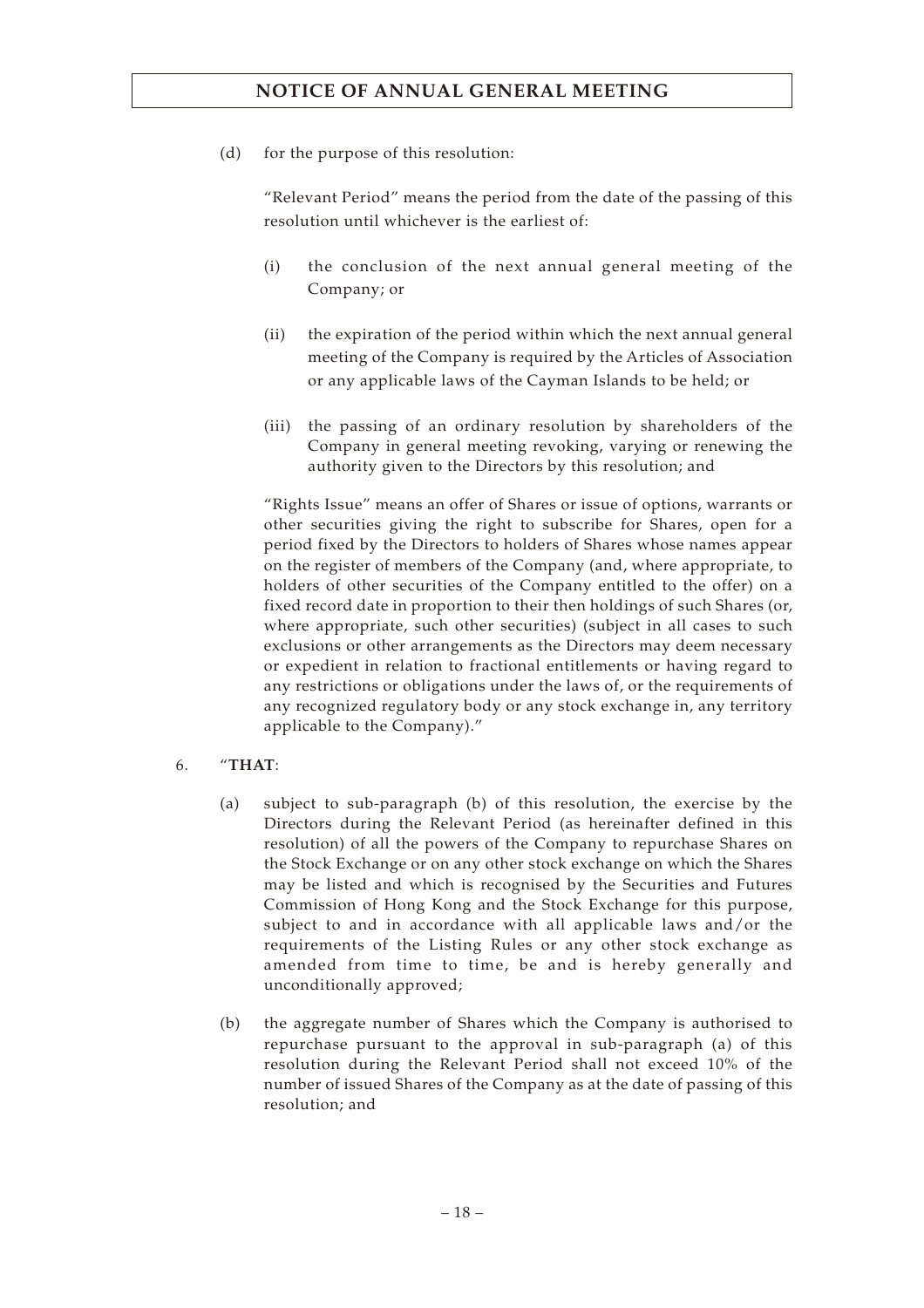(c) for the purpose of this resolution:

"Relevant Period" means the period from the date of the passing of this resolution until whichever is the earliest of:

- (i) the conclusion of the next annual general meeting of the Company; or
- (ii) the expiration of the period within which the next annual general meeting of the Company is required by the Articles of Association or any applicable laws of the Cayman Islands to be held; or
- (iii) the passing of an ordinary resolution by shareholders of the Company in general meeting revoking, varying or renewing the authority given to the Directors by this resolution."
- 7. "**THAT** conditional upon the passing of Ordinary Resolution No. 5 and No. 6 set out in the notice convening the AGM, the general mandate granted to the Directors to allot, issue and deal with any unissued Shares pursuant to Ordinary Resolution No. 5 be and is hereby extended by the addition to the aggregate number of Shares of the Company which may be allotted or agreed conditionally or unconditionally to be allotted by the Directors pursuant to such general mandate of an amount representing the aggregate number of Shares of the Company repurchased by the Company under the authority granted pursuant to Ordinary Resolution No. 6, provided that such extended amount shall not exceed 10% of the total number of issued Shares of the Company as at the date of passing of this resolution."

By Order of the Board **Yiu Hon Ming** *Chairman*

Hong Kong, 24 May 2022

*Notes:*

- (1) A shareholder entitled to attend and vote at the AGM (or at any adjournment thereof) may appoint one or more proxies to attend and vote in his place and such proxy need not be a shareholder of the Company.
- (2) To be valid, the form of proxy together with the power of attorney (if any) or other authority (if any) under which it is signed (or a notarially certified copy of such power of authority) must be delivered to the branch share registrar and transfer office of the Company in Hong Kong, Tricor Investor Services Limited, at Level 54, Hopewell Centre, 183 Queen's Road East, Wanchai, Hong Kong, not less than 48 hours before the time fixed for holding the AGM or any adjourned meeting (as the case may be). The appointment of a proxy will not preclude a shareholder from subsequently attending and voting at the AGM or any adjourned meeting if he so wishes. If a shareholder who has lodged a form of proxy attends the AGM, his form of proxy will be deemed to have been revoked.